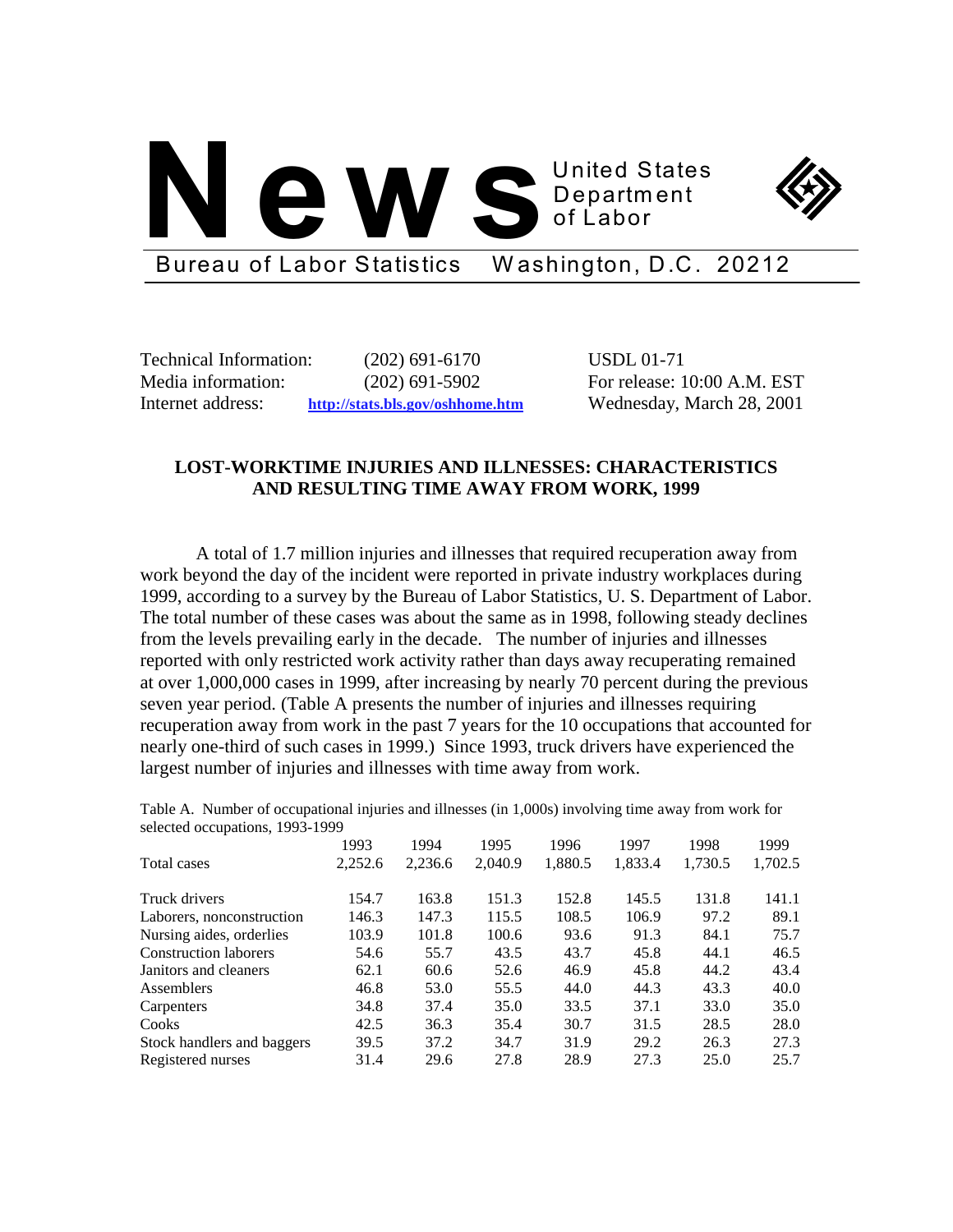As in the preceding six years, more than 4 out of 10 injuries and illnesses resulting in time away from work in 1999 were sprains or strains, most often involving the back. The number of sprains or strains cases declined by nearly 23 percent from 1993 to 1999, slightly less than the overall decline for all cases. In contrast, the number of lost worktime cases due to bruises and contusions increased from 1998 by nearly 2 percent and cases of carpal tunnel syndrome increased 6 percent.

| $\alpha$ selected hattle of $\alpha$ in the same impless, $\alpha$ is $\beta$ |         |         |         |         |         |         |         |
|-------------------------------------------------------------------------------|---------|---------|---------|---------|---------|---------|---------|
|                                                                               | 1993    | 1994    | 1995    | 1996    | 1997    | 1998    | 1999    |
| Total cases                                                                   | 2,252.6 | 2,236.6 | 2,040.9 | 1,880.5 | 1,833.4 | 1,730.5 | 1,702.5 |
| Sprains, strains, tears                                                       | 959.2   | 963.5   | 876.8   | 819.7   | 799.0   | 760.0   | 739.7   |
| Bruises, contusions                                                           | 211.2   | 212.0   | 192.1   | 174.9   | 165.8   | 153.1   | 156.0   |
| Cuts, lacerations                                                             | 169.9   | 164.6   | 153.2   | 133.2   | 133.6   | 137.6   | 132.4   |
| Fractures                                                                     | 136.5   | 138.5   | 124.6   | 120.5   | 119.5   | 115.4   | 113.7   |
| Heat burns, scalds                                                            | 37.7    | 37.3    | 36.1    | 29.0    | 30.0    | 28.4    | 27.1    |
| Carpal tunnel syndrome                                                        | 41.0    | 38.3    | 31.5    | 29.9    | 29.2    | 26.3    | 27.9    |
| Tendonitis                                                                    | 25.0    | 25.2    | 22.1    | 17.4    | 18.0    | 16.9    | 16.6    |
| Chemical burns                                                                | 15.7    | 16.5    | 13.9    | 11.6    | 12.2    | 11.7    | 11.6    |
| Amputations                                                                   | 11.3    | 12.2.   | 11.3    | 10.2    | 10.9    | 10.2    | 10.0    |

Table B. Number of occupational injuries and illness (in 1,000s) involving time away from work by selected nature of injury and illness, 1993-1999

### Worker and case characteristics

Worker characteristics detail the demographics of the injured or ill worker by providing not only the occupation but also the gender and age of the worker, occupational group, length of service with the employer at the time of the incident, and race or ethnic origin (tables 1, 2, and 7). Following are highlights of the 1999 findings for these worker traits:

- Men accounted for two out of three of the 1.7 million cases, a proportion somewhat higher than their share (59 percent) of the hours worked by all private wage and salary workers.
- Workers aged 24 and under accounted for 15 percent of the cases and 14 percent of the total hours worked by all private wage and salary workers. Workers aged 25 to 44 accounted for 55 percent of the cases and 54 percent of the hours worked. Workers aged 45 and older accounted for 28 percent of the cases and 31 percent of the hours worked.
- Operators, fabricators, and laborers led all other occupational groups, accounting for 42 percent of the case total. This group includes 5 of the 10 individual jobs from table A – truck drivers; laborers, nonconstruction; construction laborers; assemblers; and stock handlers and baggers. Together, these five occupations accounted for 344,100 injuries and illnesses with time away from work (table 3).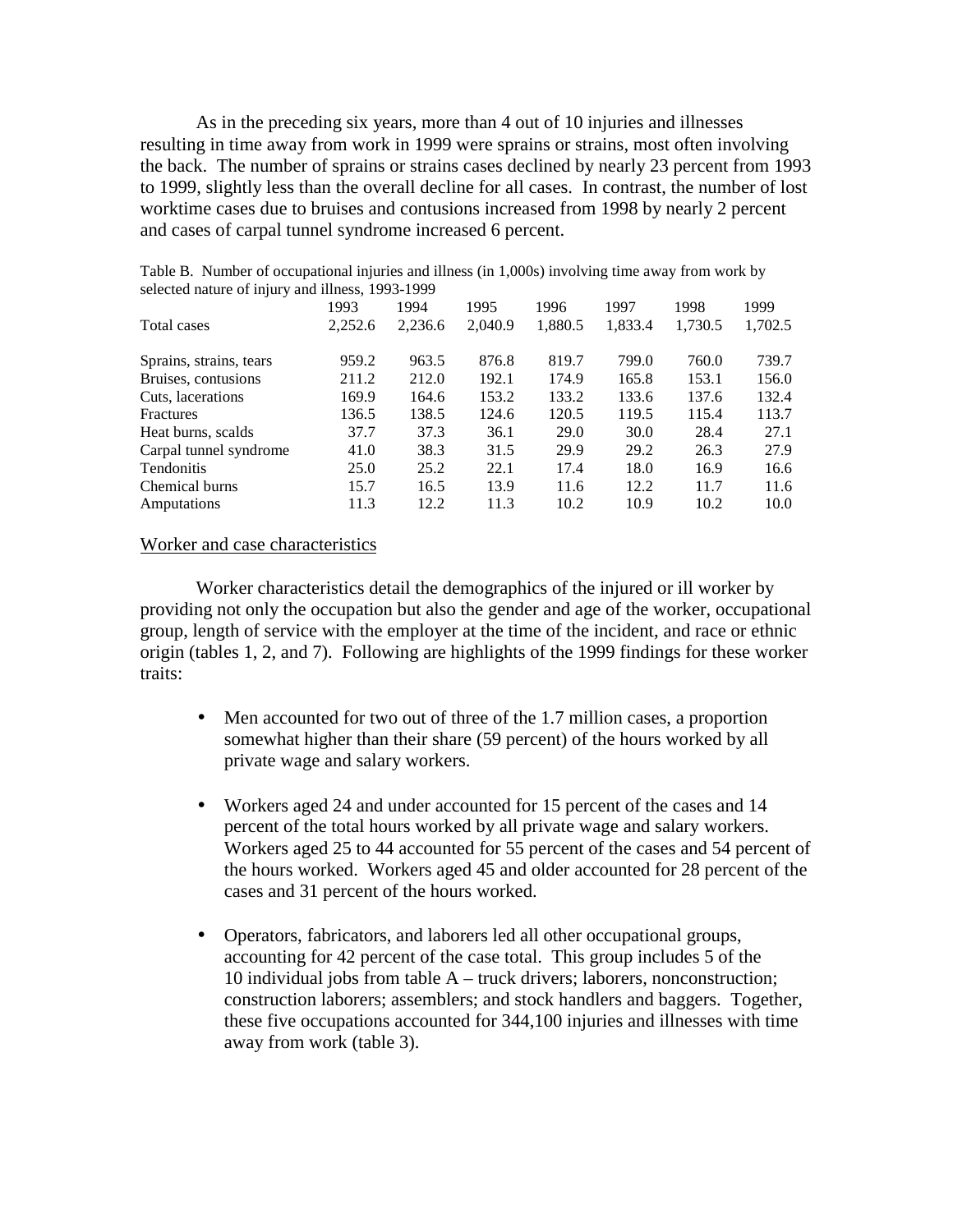• Almost 6 out of 10 workers had at least a year of service with their employer when they sustained their injury or illness. Indeed, almost a fourth had over 5 years of service, suggesting that many experienced workers incur lost worktime injuries.

Case characteristics help identify the disabling condition leading to the lost worktime and how the event or exposure occurred. The survey contains four characteristics to describe each disabling injury or illness (tables 4 through 6 and 9). To illustrate, consider an injury to a nursing aide who sprains her back while lifting a patient. The nature, or physical effect, is a sprain or strain; the part of body affected, her back; the event, overexertion while lifting; and the source, the health care patient. Of the four characteristics, only the source changes when coding a similar incident for a truck driver who sprains his back trying to lift a box. Following are highlights of the 1999 findings for these characteristics:

- Sprain and strain was, by far, the leading nature of injury and illness in every major industry division, ranging from 33 percent in agriculture, forestry, and fishing to nearly 50 percent in services.
- The trunk, including the back, was the body part most affected by disabling work incidents in every major industry division, except for agriculture, forestry, and fishing. Most other injuries and illnesses were to upper or lower extremities.
- Overexertion while maneuvering objects and contact with objects and equipment led all other disabling events or exposures, each cited in about 16 to 40 percent of the cases in every major industry division except finance, insurance, and real estate.
- No one source of injury or illness stood out, although the following three had roughly 14 to 16 percent each of the case total: floors and other surfaces, worker motion or position, and containers.

The U. S. Department of Labor defines a musculoskeletal disorder (MSD) as an injury or disorder of the muscles, nerves, tendons, joints, cartilage, and spinal discs. MSDs do not include disorders caused by slips, trips, falls, motor vehicle accidents, or similar accidents. Table C presents the number of such disorders by major industry division, and table D presents the occupations with the most musculoskeletal disorders in 1999.

• Over 582,000 musculoskeletal disorders were reported, accounting for more than one out of three of the injuries and illnesses involving recuperation away from work. Although both total injuries and illnesses with days away from work and MSDs have decreased since 1992, MSDs continue to account for more than one in three of the total lost worktime cases (table E).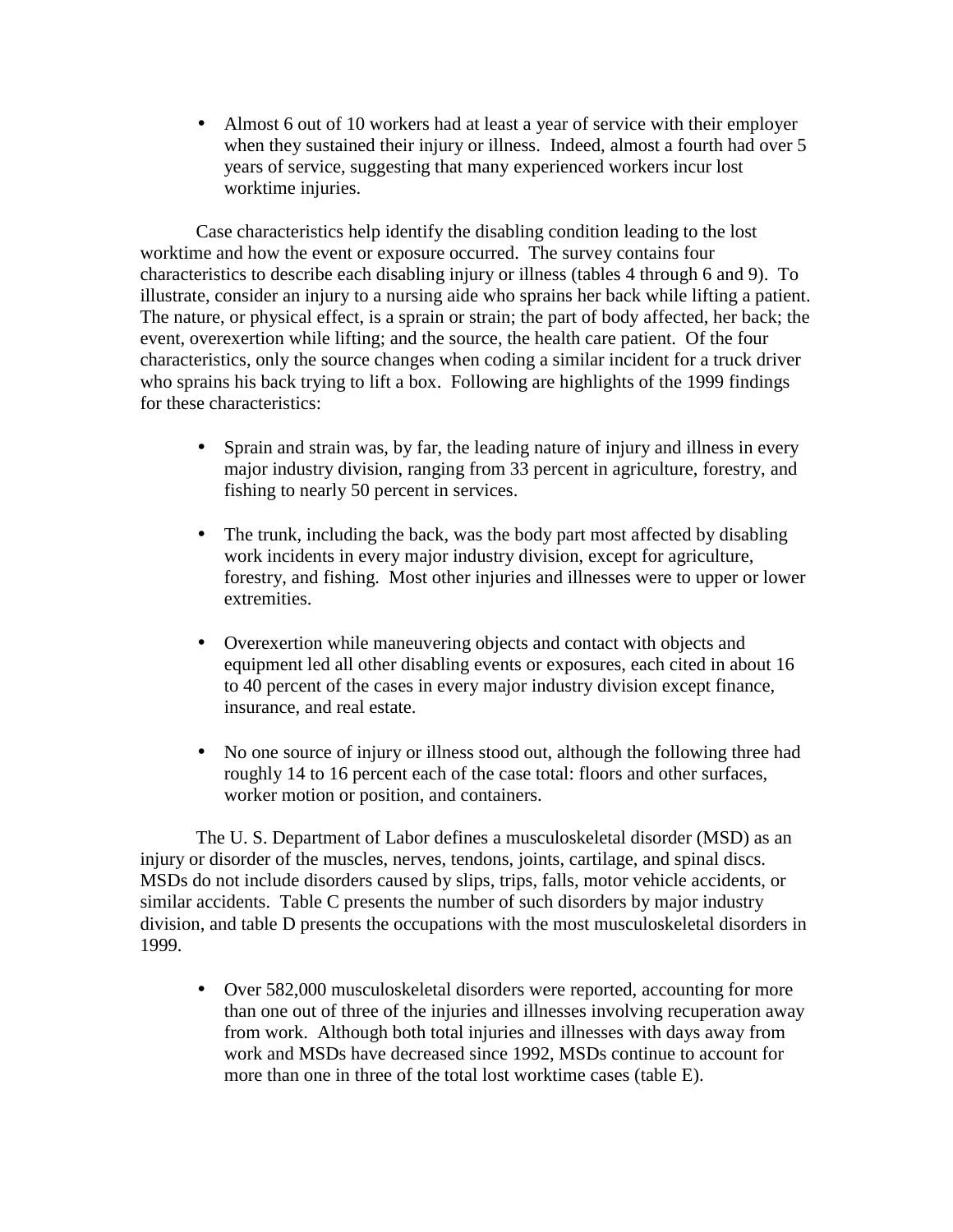- Manufacturing and services industries each account for around 26 percent of musculoskeletal disorders, followed by retail trade with nearly 16 percent.
- Three occupations -- nursing aides, orderlies, and attendants; truck drivers; and laborers, non-construction -- together account for one out of five musculoskeletal disorders.

## Injury and illness severity

Besides identifying high risk situations, the survey also helps focus on those kinds of injuries and illnesses resulting in the longest absences from work (tables 7 through 10). Median days away from work – the key survey measure of severity – designates the point at which half the cases involved more days and half involved fewer days. The median number of lost workdays for all cases was 6 days in 1999, with a fourth of the cases resulting in 21 days or more away from work. The survey also found the following patterns:

- Among major disabling injuries and illnesses, median days away from work were highest for carpal tunnel syndrome (27 days), fractures (20 days), and amputations (18 days).
- Repetitive motion, such as grasping tools, scanning groceries, and typing, resulted in the longest absences from work among the leading events and exposures – a median of 17 days.
- Public transportation attendants and heating, air conditioning, and refrigeration mechanics had the highest median days away from work (each with 10 days), followed by truck drivers and industrial machinery repairers (each with 8 days).
- Injuries to the wrist resulted in the longest absences from work a median of 12 days. Injuries to the knee and shoulder had the next longest absences from work – a median of 10 days each.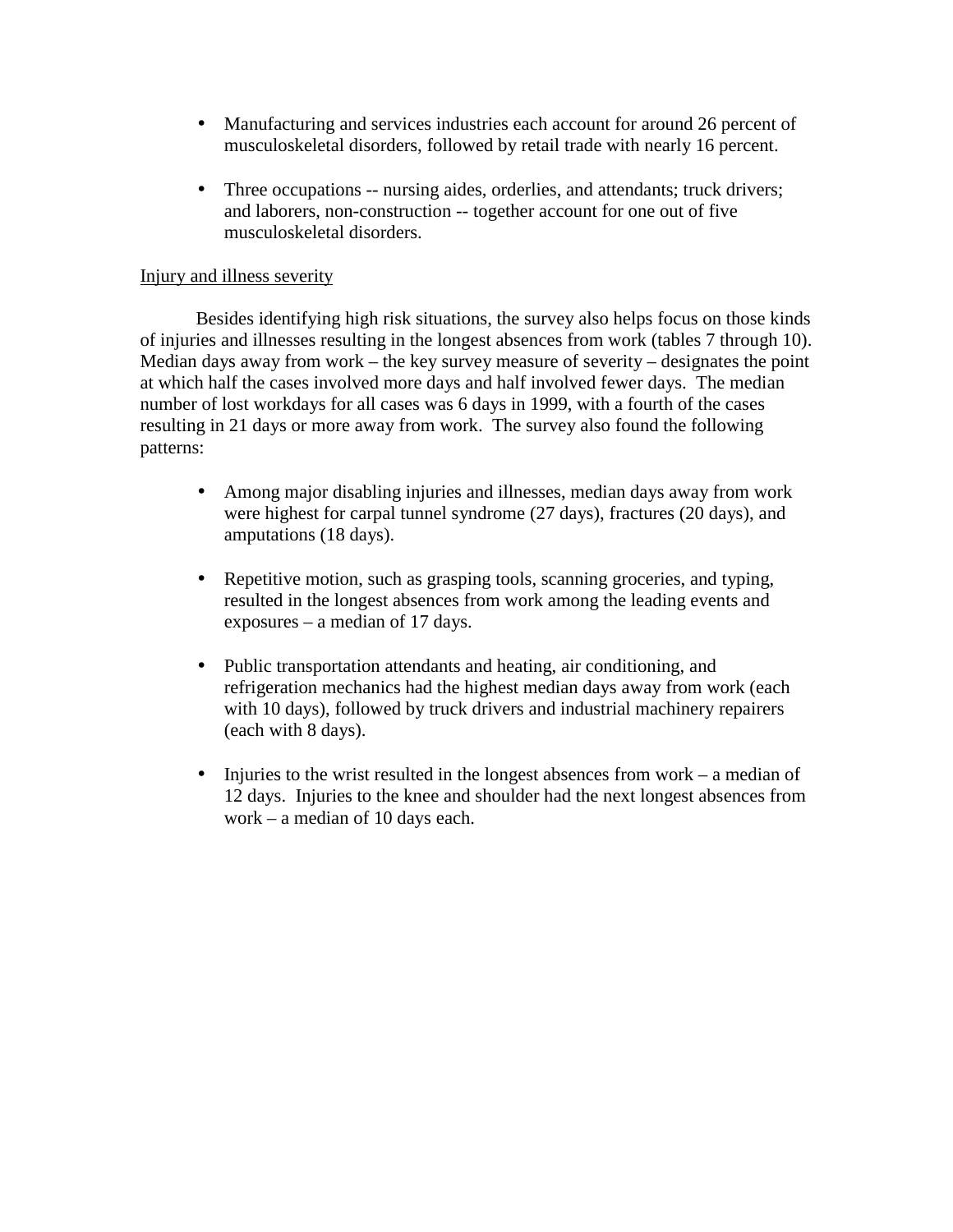| Number | Median              |
|--------|---------------------|
|        | days away from work |
| 582.3  |                     |
| 7.1    |                     |
| 3.3    | 32                  |
| 48.8   | 10                  |
| 149.8  | 8                   |
| 66.6   | 10                  |
| 50.7   |                     |
| 90.9   | 6                   |
| 12.4   | 6                   |
| 152.8  |                     |
|        |                     |

Table C. Number (in 1,000s) of work-related musculoskeletal disorders involving time away from work and median days away from work by major industry division, 1999

Table D. Number (in 1,000s) of work-related musculoskeletal disorders involving time away from work and median days away from work by occupation, 1999

|                                          | Number | Median              |
|------------------------------------------|--------|---------------------|
|                                          |        | days away from work |
| Total musculoskeletal disorders          | 582.3  |                     |
| Nursing aides, orderlies, and attendants | 44.3   | 5                   |
| Truck drivers                            | 41.7   |                     |
| Laborers, nonconstruction                | 32.8   |                     |
| Assemblers                               | 17.9   | 9                   |
| Janitors and cleaners                    | 14.1   |                     |
| Registered nurses                        | 13.1   | 4                   |
| Stock handlers and baggers               | 12.4   | 6                   |
| <b>Construction laborers</b>             | 11.0   |                     |
| Cashiers                                 | 9.7    |                     |
| Supervisors and proprietors, sales       | 9.3    |                     |

Table E. Number (in 1,000s) of total and work-related musculoskeletal disorders involving time away from work and percentage of total cases that are MSD cases, 1992-1999

| Year | Total   | <b>MSDs</b> | Pct. |
|------|---------|-------------|------|
| 1992 | 2,331.1 | 784.1       | 33.6 |
| 1993 | 2.252.6 | 762.7       | 33.9 |
| 1994 | 2,236.6 | 755.6       | 33.8 |
| 1995 | 2.040.9 | 695.8       | 34.1 |
| 1996 | 1,880.5 | 647.4       | 34.4 |
| 1997 | 1,833.4 | 626.4       | 34.2 |
| 1998 | 1,730.5 | 592.5       | 34.2 |
| 1999 | 1.702.5 | 582.3       | 34.2 |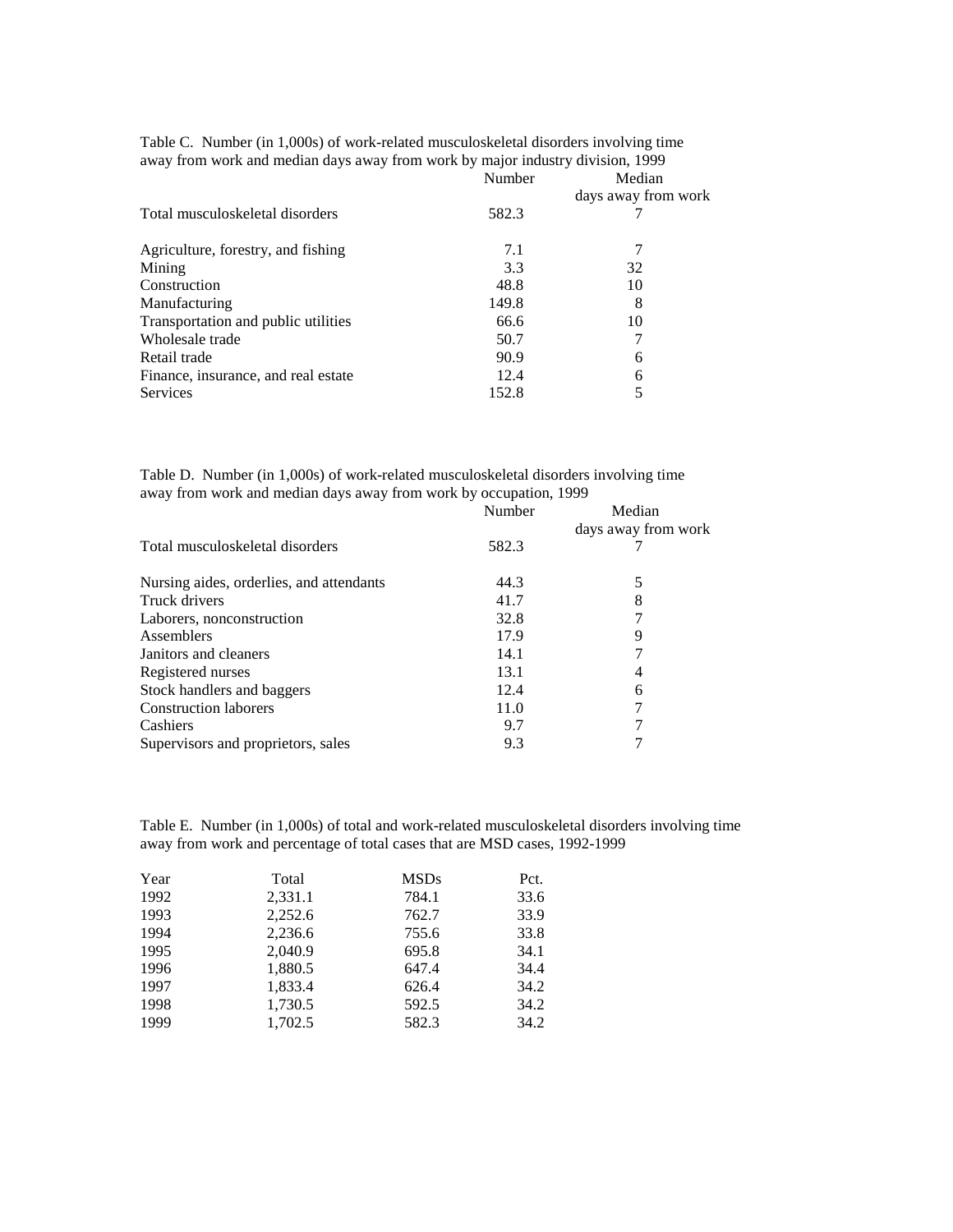#### Technical note

The Bureau of Labor Statistics has reported annually on the number of daysaway-from-work injuries and illnesses in private industry and the rate of such incidents since the early 1970s. The 1999 national survey marks the eighth year that BLS has collected additional detailed information on such cases in the form of worker and case characteristics data, including workdays lost, summarized in this release.

The number and frequency (incidence rates) of these cases are based on logs and other records kept by private industry employers throughout the year. These records reflect not only the year's injury and illness experience but also the employer's understanding of which cases are work related under current recordkeeping guidelines of the U. S. Department of Labor. The number of injuries and illnesses reported in a given year also can be influenced by changes in the level of economic activity, working conditions and work practices, worker experience and training, and the number of hours worked.

The number of hours worked used for industry and case characteristics incidence rates are collected in the Survey of Occupational Injuries and Illnesses. Because this survey does not collect hours worked for demographic characteristics, the hours used for these data come from the Current Population Survey, which is conducted by the Bureau of the Census for the Bureau of Labor Statistics.

The Survey of Occupational Injuries and Illnesses continues to measure the number of new work-related illness cases that are recognized, diagnosed, and reported each year. In 1999, 81,600 of the 1.7 million cases with days away from work were classified as illnesses. Some conditions, e.g., long-term latent illnesses caused by exposure to carcinogens, often are difficult to relate to the workplace and are not adequately recognized and reported. These long-term latent illnesses are believed to be understated in the survey. In contrast, the overwhelming majority of the reported new illnesses are those that are easier to directly relate to workplace activity (e.g., contact dermatitis or carpal tunnel syndrome).

Work-related musculoskeletal disorders (MSD) include cases where the nature of injury or illness is sprains, strains, tears; back pain, hurt back; soreness, pain, hurt, except the back; carpal tunnel syndrome; hernia; or musculoskeletal system and connective tissue diseases and disorders and when the event or exposure leading to the injury or illness is bodily reaction/bending, climbing, crawling, reaching, twisting; overexertion; or repetition. Cases of Raynaud's phenomenon, tarsal tunnel syndrome, and herniated spinal discs are not included. Although these cases may be considered MSDs, the survey classifies these cases in categories that also include non-MSD cases.

This is a Federal/State program (50/50 funded) in which employer reports are collected from about 174,000 private industry establishments and processed by state agencies cooperating with the Bureau of Labor Statistics. Occupational injury and illness data for coal, metal, and nonmetal mining and for railroad activities are provided by the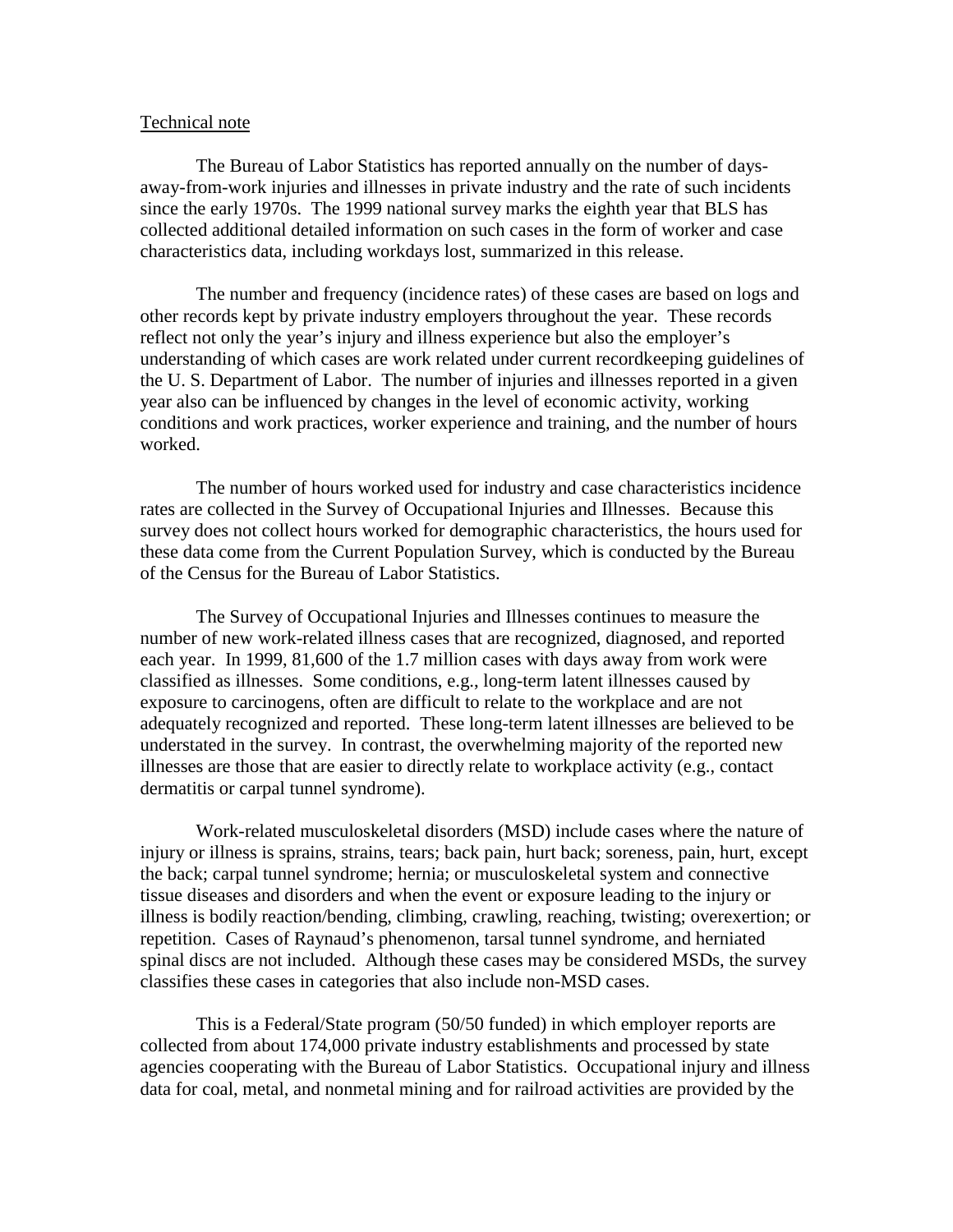U. S. Department of Labor's Mine Safety and Health Administration and the U. S. Department of Transportation's Federal Railroad Administration. The survey excludes all fatalities at work and work-related nonfatal injuries and illnesses to the self-employed; workers on farms with fewer than 11 employees; private household workers; and employers in federal, state, and local government agencies.

The survey estimates of the characteristics of cases with days away from work are based on a scientifically selected probability sample, rather than a census of the entire population. Two levels of sampling were used. First, establishments were selected to represent themselves and, in many instances, other establishments of like industry and workforce size that were not selected that survey year. Then, sampled establishments projected to have large number of days away from work cases were instructed before the survey began on how to sample those cases to minimize the burden of their response.

Because the data are based on a sample survey, the injury and illness estimates probably differ from the figures that would be obtained from all units covered by the survey. To determine the precision of each estimate, a standard error is calculated. The standard error defines a range (confidence interval) around the estimate. The approximate 95-percent confidence interval is the estimate plus or minus twice the standard error. The standard error also can be expressed as a percent of the estimate, or the relative standard error. For example, the 95-percent confidence interval for an incidence rate of 6.5 per 100 full-time workers with a relative standard error of 1.0 percent would be 6.5 plus or minus 2 percent (2 times 1.0 percent) or 6.37 to 6.63. One can be 95 percent confident that the "true" incidence rate falls within the confidence interval. The 1999 incidence rate for all occupational injuries and illnesses of 6.3 per 100 full-time workers in private industry has an estimated relative standard error of about 0.6 percent. A relative standard error was calculated for each estimate from the survey and will be published in a BLS bulletin that is scheduled to be available later in 2001.

The data also are subject to nonsampling error. The inability to obtain detailed information about all cases in the sample, mistakes in recording or coding the data, and definitional difficulties are general examples of nonsampling error in the survey. Although not measured, nonsampling errors will always occur when statistics are gathered. However, BLS has implemented quality assurance procedures to reduce nonsampling error in the survey, including a rigorous training program for State coders and a continuing effort to encourage survey participants to respond fully and accurately to all survey elements.

Establishments are classified in industry categories based on the 1987 Standard Industrial Classification (SIC) Manual, as defined by the Office of Management and Budget. The four case characteristics used to describe lost worktime injury and illness are based on definitions and rules of selection stipulated in the 1992 BLS Occupational Injury and Illness Classification System. The occupation of the injured or ill worker is based on the 1990 Occupational Classification System developed by the Bureau of the Census.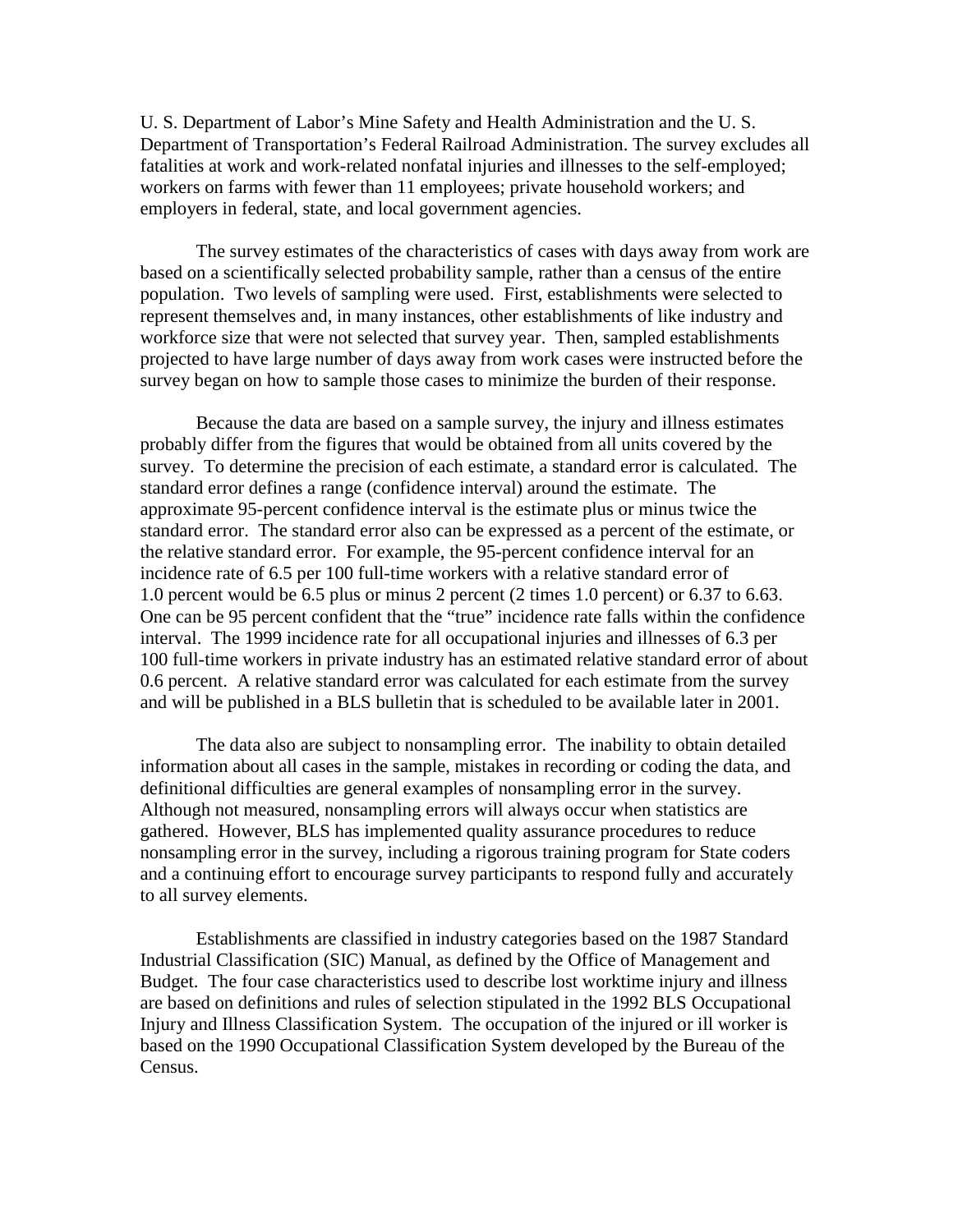TABLE 1. **Number of nonfatal occupational injuries and illnesses involving days away from work**1 **by selected worker characteristics and industry division,1999**

(In thousands)

|                                                                                                                                 |                                                                 |                                                               |                                                    | Goods producing                                   |                                                                  |                                                             |                                                   | Service producing                                                |                                                   |                                                             |
|---------------------------------------------------------------------------------------------------------------------------------|-----------------------------------------------------------------|---------------------------------------------------------------|----------------------------------------------------|---------------------------------------------------|------------------------------------------------------------------|-------------------------------------------------------------|---------------------------------------------------|------------------------------------------------------------------|---------------------------------------------------|-------------------------------------------------------------|
| Characteristic                                                                                                                  | Private<br>industry <sup>2</sup>                                | Agricul-<br>ture,<br>forestry,<br>and<br>fishing <sup>2</sup> | Mining <sup>3</sup>                                | Con-<br>struction                                 | Manufac-<br>turing                                               | Transpor-<br>tation and<br>public<br>utilities <sup>3</sup> | Whole-<br>sale<br>trade                           | Retail<br>trade                                                  | Finance,<br>insur-<br>ance,<br>and real<br>estate | Ser-<br>vices                                               |
|                                                                                                                                 | 1,702.5                                                         | 34.9                                                          | 11.3                                               | 193.8                                             | 403.6                                                            | 196.7                                                       | 136.1                                             | 291.6                                                            | 39.5                                              | 394.9                                                       |
| Sex:                                                                                                                            | 1,129.2<br>558.1                                                | 28.6<br>6.2                                                   | 11.0<br>.3                                         | 188.6<br>4.6                                      | 301.6<br>100.4                                                   | 149.8<br>39.6                                               | 116.0<br>19.3                                     | 161.1<br>128.8                                                   | 18.1<br>21.3                                      | 154.3<br>237.7                                              |
| Age:4                                                                                                                           | .9<br>58.2<br>197.8<br>457.6<br>483.5<br>310.5<br>138.4<br>22.5 | 1.3<br>5.4<br>10.5<br>9.7<br>4.7<br>2.1<br>.4                 | $\cdot$ .2<br>.8<br>2.5<br>3.4<br>3.3<br>.8<br>(5) | 5.0<br>27.0<br>58.2<br>59.2<br>28.3<br>10.6<br>.8 | $(^{5})$<br>8.0<br>42.0<br>109.1<br>118.4<br>81.9<br>36.4<br>3.2 | 3.4<br>16.4<br>54.4<br>61.8<br>39.8<br>15.2<br>1.9          | 2.8<br>15.5<br>39.4<br>41.7<br>23.1<br>9.3<br>1.3 | $\cdot$ 3<br>26.1<br>47.4<br>73.9<br>67.4<br>42.0<br>21.6<br>6.3 | .6<br>3.5<br>8.9<br>10.8<br>8.7<br>4.4<br>1.0     | .5<br>10.9<br>39.8<br>100.6<br>111.0<br>78.6<br>38.1<br>7.6 |
| Occupation:<br>Managerial and professional<br>Technical, sales, and<br>administrative support                                   | 94.7<br>249.4                                                   | .5<br>1.5                                                     | .3<br>$\cdot$ 1                                    | 2.1<br>2.5                                        | 5.6<br>22.8                                                      | 3.2<br>27.6                                                 | 4.9<br>20.6                                       | 10.8<br>91.6                                                     | 5.5<br>16.0                                       | 61.8<br>66.7                                                |
| Farming, forestry, and fishing<br>Precision production, craft, and                                                              | 289.5<br>42.9                                                   | .5<br>27.4                                                    | $(^{5})$                                           | .5<br>.4                                          | 7.2<br>2.8                                                       | 12.3<br>.3                                                  | 1.4<br>1.7                                        | 79.6<br>1.0                                                      | 7.5<br>2.9                                        | 180.4<br>6.5                                                |
| Operators, fabricators, and                                                                                                     | 298.0<br>719.7                                                  | 1.3<br>3.5                                                    | 5.3<br>5.2                                         | 114.6<br>72.6                                     | 72.3<br>290.9                                                    | 26.5<br>126.5                                               | 16.3<br>90.2                                      | 30.7<br>76.8                                                     | 5.0<br>2.1                                        | 25.8<br>51.8                                                |
| Length of service with employer:<br>Less than 3 months<br>3 - 11 months<br>More than 5 years                                    | 230.0<br>308.3<br>549.7<br>413.8<br>200.7                       | 7.4<br>8.0<br>11.3<br>6.4<br>1.9                              | 1.5<br>1.6<br>3.8<br>3.8<br>.6                     | 41.2<br>43.2<br>63.0<br>33.1<br>13.3              | 45.5<br>65.3<br>126.0<br>130.6<br>36.2                           | 16.2<br>23.7<br>53.4<br>50.0<br>53.5                        | 17.1<br>24.5<br>50.5<br>35.0<br>9.0               | 47.1<br>62.9<br>94.1<br>50.5<br>37.0                             | 3.7<br>6.6<br>15.0<br>10.1<br>4.1                 | 50.4<br>72.5<br>132.6<br>94.3<br>45.1                       |
| Race or ethnic origin:<br>White, non-Hispanic<br>Black, non-Hispanic<br>Asian or Pacific Islander<br>American Indian or Alaskan | 859.6<br>155.1<br>182.9<br>25.3                                 | 14.0<br>1.3<br>14.6<br>$\cdot$                                | 2.2<br>$\cdot$ 1<br>1.1<br>(5)                     | 121.5<br>9.6<br>28.8<br>1.3                       | 219.3<br>35.4<br>46.4<br>6.1                                     | 68.8<br>15.6<br>8.9<br>1.6                                  | 78.0<br>11.6<br>16.4<br>1.9                       | 149.4<br>22.2<br>26.9<br>6.0                                     | 19.2<br>3.9<br>3.8<br>1.1                         | 187.1<br>55.5<br>36.0<br>7.2                                |
|                                                                                                                                 | 6.8<br>472.7                                                    | $\cdot$ 1<br>4.6                                              | 7.8                                                | 1.1<br>31.6                                       | 1.5<br>94.9                                                      | .4<br>101.4                                                 | .8<br>27.4                                        | .7<br>86.6                                                       | .3<br>11.2                                        | 1.8<br>107.3                                                |

1 Days-away-from-work cases include those which result in days away

from work with or without restricted work activity.<br>
<sup>2</sup> Excludes farms with fewer than 11 employees.<br>
<sup>3</sup> Data conforming to OSHA definitions for mining operators in coal, metal,<br>
and nonmetal mining and for employers in

metal, and nonmetal industries.<br>4 Information is not shown separately for injured workers under age 14; they accounted for fewer than 50 cases.<br>
<sup>5</sup> Fewer than 50 cases.

NOTE: Dashes indicate data that are not available. Because of rounding and nonclassifiable responses, data may not sum to the totals. SOURCE: Bureau of Labor Statistics, U.S. Department of Labor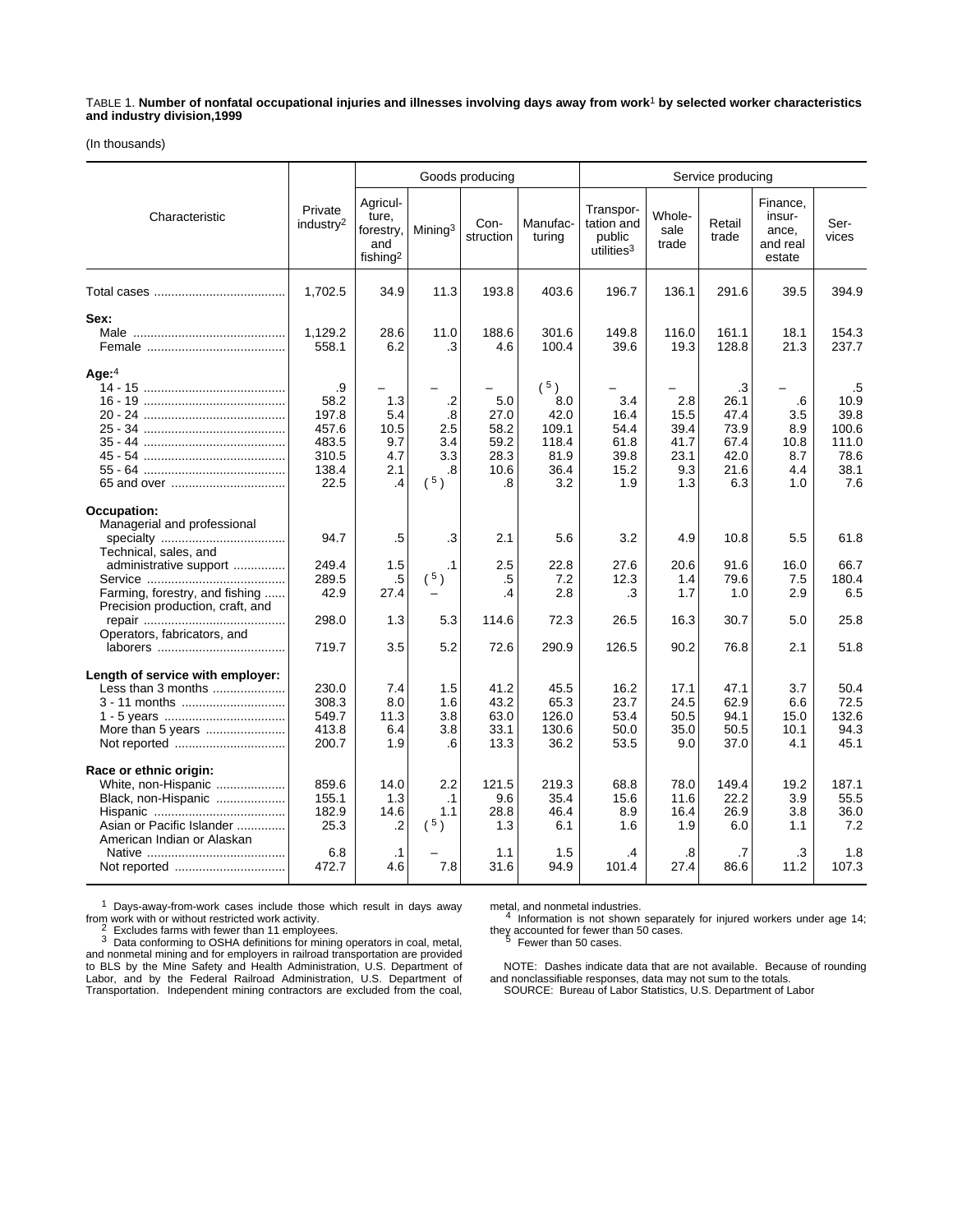TABLE 2. **Percent distribution of nonfatal occupational injuries and illnesses involving days away from work**1 **by selected worker characteristics and industry division,1999**

|                                                                                                                                                                                                    |                                                                | Goods producing<br>Service producing                          |                                                                             |                                                                                   |                                                              |                                                             |                                                        |                                                                |                                                   |                                                                |
|----------------------------------------------------------------------------------------------------------------------------------------------------------------------------------------------------|----------------------------------------------------------------|---------------------------------------------------------------|-----------------------------------------------------------------------------|-----------------------------------------------------------------------------------|--------------------------------------------------------------|-------------------------------------------------------------|--------------------------------------------------------|----------------------------------------------------------------|---------------------------------------------------|----------------------------------------------------------------|
| Characteristic                                                                                                                                                                                     | Private<br>industry <sup>2</sup>                               | Agricul-<br>ture.<br>forestry,<br>and<br>fishing <sup>2</sup> | Mining <sup>3</sup>                                                         | Con-<br>struction                                                                 | Manufac-<br>turing                                           | Transpor-<br>tation and<br>public<br>utilities <sup>3</sup> | Whole-<br>sale<br>trade                                | Retail<br>trade                                                | Finance,<br>insur-<br>ance,<br>and real<br>estate | Ser-<br>vices                                                  |
| Total [1,702,470 cases]                                                                                                                                                                            | 100.0                                                          | 100.0                                                         | 100.0                                                                       | 100.0                                                                             | 100.0                                                        | 100.0                                                       | 100.0                                                  | 100.0                                                          | 100.0                                             | 100.0                                                          |
| Sex:                                                                                                                                                                                               | 66.3<br>32.8                                                   | 82.0<br>17.6                                                  | 97.2<br>2.6                                                                 | 97.3<br>2.4                                                                       | 74.7<br>24.9                                                 | 76.1<br>20.1                                                | 85.2<br>14.2                                           | 55.3<br>44.2                                                   | 45.9<br>53.9                                      | 39.1<br>60.2                                                   |
| Age: $4$                                                                                                                                                                                           | $\cdot$ 1<br>3.4<br>11.6<br>26.9<br>28.4<br>18.2<br>8.1<br>1.3 | -<br>3.8<br>15.5<br>30.0<br>27.7<br>13.6<br>5.9<br>1.3        | $\overline{\phantom{0}}$<br>1.6<br>6.9<br>22.4<br>30.3<br>29.2<br>7.4<br>.3 | $\overline{\phantom{0}}$<br>2.6<br>13.9<br>30.0<br>30.6<br>14.6<br>5.4<br>$\cdot$ | $(^{5})$<br>2.0<br>10.4<br>27.0<br>29.3<br>20.3<br>9.0<br>.8 | -<br>1.7<br>8.3<br>27.7<br>31.4<br>20.2<br>7.7<br>.9        | -<br>2.1<br>11.4<br>28.9<br>30.7<br>17.0<br>6.8<br>1.0 | $\cdot$ 1<br>9.0<br>16.3<br>25.3<br>23.1<br>14.4<br>7.4<br>2.1 | 1.4<br>9.0<br>22.7<br>27.4<br>22.2<br>11.1<br>2.4 | $\cdot$ 1<br>2.8<br>10.1<br>25.5<br>28.1<br>19.9<br>9.7<br>1.9 |
| Occupation:<br>Managerial and professional<br>Technical, sales, and<br>administrative support<br>Farming, forestry, and fishing<br>Precision production, craft, and<br>Operators, fabricators, and | 5.6<br>14.7<br>17.0<br>2.5<br>17.5                             | 1.5<br>4.2<br>1.5<br>78.4<br>3.8                              | 2.5<br>1.1<br>.3<br>47.2                                                    | 1.1<br>1.3<br>.2<br>.2<br>59.2                                                    | 1.4<br>5.7<br>1.8<br>.7<br>17.9                              | 1.6<br>14.0<br>6.3<br>.1<br>13.5                            | 3.6<br>15.1<br>1.0<br>1.2<br>12.0                      | 3.7<br>31.4<br>27.3<br>.3<br>10.5                              | 14.0<br>40.5<br>19.1<br>7.4<br>12.7               | 15.6<br>16.9<br>45.7<br>1.7<br>6.5                             |
|                                                                                                                                                                                                    | 42.3                                                           | 10.0                                                          | 46.2                                                                        | 37.5                                                                              | 72.1                                                         | 64.3                                                        | 66.3                                                   | 26.3                                                           | 5.3                                               | 13.1                                                           |
| Length of service with employer:<br>Less than 3 months<br>3 - 11 months<br>More than 5 years                                                                                                       | 13.5<br>18.1<br>32.3<br>24.3<br>11.8                           | 21.1<br>23.0<br>32.4<br>18.2<br>5.4                           | 13.2<br>13.8<br>33.8<br>33.9<br>5.3                                         | 21.3<br>22.3<br>32.5<br>17.1<br>6.9                                               | 11.3<br>16.2<br>31.2<br>32.4<br>9.0                          | 8.2<br>12.0<br>27.2<br>25.4<br>27.2                         | 12.6<br>18.0<br>37.1<br>25.8<br>6.6                    | 16.2<br>21.6<br>32.3<br>17.3<br>12.7                           | 9.3<br>16.8<br>38.0<br>25.5<br>10.3               | 12.8<br>18.4<br>33.6<br>23.9<br>11.4                           |
| Race or ethnic origin:<br>White, non-Hispanic<br>Black, non-Hispanic<br>Asian or Pacific Islander<br>American Indian or Alaskan                                                                    | 50.5<br>9.1<br>10.7<br>1.5<br>$\cdot$ 4                        | 40.1<br>3.8<br>41.9<br>.6<br>.3                               | 19.8<br>1.2<br>9.6<br>.2                                                    | 62.7<br>4.9<br>14.8<br>.6<br>.6                                                   | 54.3<br>8.8<br>11.5<br>1.5<br>.4                             | 35.0<br>7.9<br>4.5<br>.8<br>$\cdot$                         | 57.3<br>8.5<br>12.1<br>1.4<br>.6                       | 51.2<br>7.6<br>9.2<br>2.0<br>.3                                | 48.7<br>9.8<br>9.7<br>2.7<br>.9                   | 47.4<br>14.1<br>9.1<br>1.8<br>.5                               |
|                                                                                                                                                                                                    | 27.8                                                           | 13.2                                                          | 69.2                                                                        | 16.3                                                                              | 23.5                                                         | 51.5                                                        | 20.1                                                   | 29.7                                                           | 28.3                                              | 27.2                                                           |

<sup>1</sup> Days-away-from-work cases include those which result in days away from work with or without restricted work activity.<br>  $\frac{2}{3}$  Excludes farms with fewer than 11 employees.

From with the with the stricted with fewer than 11 employees.<br>
That conforming to OSHA definitions for mining operators in coal, metal, and nonmetal mining and for employers in railroad transportation are provided to BLS by the Mine Safety and Health Administration, U.S. Department of Labor, and by the Federal Railroad Administration, U.S. Department of Transportation. Independent mining contractors are excluded from the coal,

metal, and nonmetal industries.<br>4 Information is not shown separately for injured workers under age 14; they accounted for fewer than 50 cases.<br>
<sup>5</sup> Less than 0.1 percent.

NOTE: Dashes indicate data that are not available. Because of rounding and nonclassifiable responses, percentages may not add to 100. SOURCE: Bureau of Labor Statistics, U.S. Department of Labor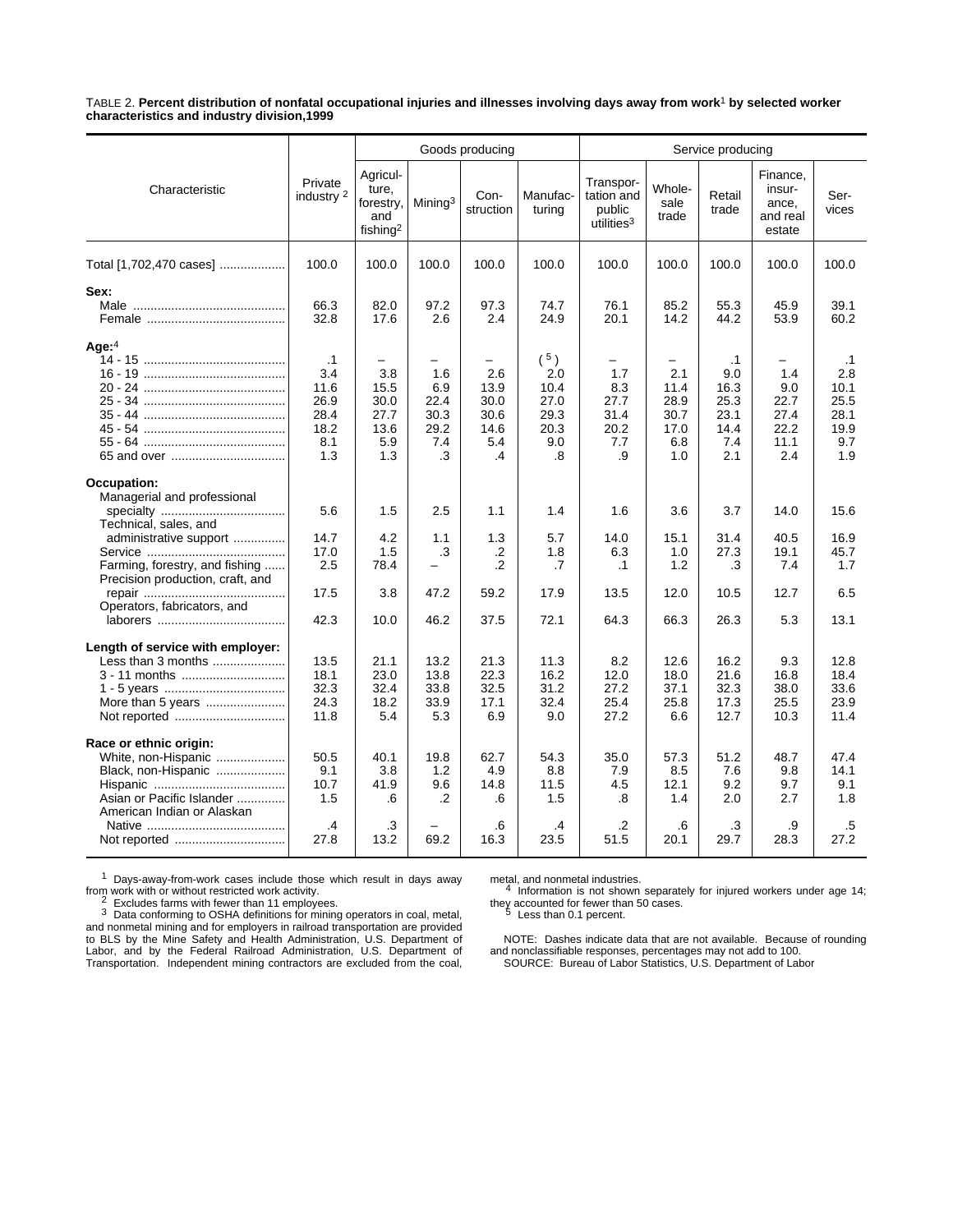TABLE 3. **Number of nonfatal occupational injuries and illnesses involving days away from work**1 **by selected occupation and industry division,1999**

(In thousands)

|                                                                                                                                                                                                                                   |                                                                               |                                                               |                                | Goods producing                              |                                                              |                                                             | Service producing                                                |                                                                |                                                                             |                                                                                     |  |
|-----------------------------------------------------------------------------------------------------------------------------------------------------------------------------------------------------------------------------------|-------------------------------------------------------------------------------|---------------------------------------------------------------|--------------------------------|----------------------------------------------|--------------------------------------------------------------|-------------------------------------------------------------|------------------------------------------------------------------|----------------------------------------------------------------|-----------------------------------------------------------------------------|-------------------------------------------------------------------------------------|--|
| Occupation                                                                                                                                                                                                                        | Private<br>industry <sup>2</sup>                                              | Agricul-<br>ture,<br>forestry,<br>and<br>fishing <sup>2</sup> | Mining <sup>3</sup>            | Con-<br>struction                            | Manufac-<br>turing                                           | Transpor-<br>tation and<br>public<br>utilities <sup>3</sup> | Whole-<br>sale<br>trade                                          | Retail<br>trade                                                | Finance,<br>insur-<br>ance,<br>and real<br>estate                           | Ser-<br>vices                                                                       |  |
|                                                                                                                                                                                                                                   | 1,702.5                                                                       | 34.9                                                          | 11.3                           | 193.8                                        | 403.6                                                        | 196.7                                                       | 136.1                                                            | 291.6                                                          | 39.5                                                                        | 394.9                                                                               |  |
| Laborers, nonconstruction<br>Nursing aides, orderlies<br>Construction laborers<br>Janitors and cleaners<br>Stock handlers and baggers<br>Registered nurses                                                                        | 141.1<br>89.1<br>75.7<br>46.5<br>43.4<br>40.0<br>35.0<br>28.0<br>27.3<br>25.7 | 1.1<br>.5<br>.4<br>$\cdot$ 1<br>(4)                           | .8<br>1.3<br>(4)<br>(4)<br>(4) | 7.3<br>45.5<br>.3<br>.6<br>27.3<br>$\cdot$ 1 | 12.1<br>29.0<br>.4<br>6.1<br>34.9<br>3.2<br>.3<br>1.6<br>(4) | 61.9<br>7.1<br>.3<br>1.2<br>.7<br>.3<br>$\cdot$<br>.3<br>.1 | 26.2<br>25.7<br>$\equiv$<br>1.0<br>1.8<br>.5<br>$\cdot$ 1<br>2.4 | 14.6<br>14.2<br>$\cdot$ 1<br>5.3<br>1.1<br>1.8<br>19.2<br>22.7 | .5<br>.8<br>.4<br>$\cdot$ 1<br>4.6<br>$\overline{.4}$<br>$\cdot$<br>$\cdot$ | 16.5<br>10.5<br>75.3<br>$\cdot$ 1<br>24.4<br>.8<br>1.4<br>8.0<br>$\cdot$ .2<br>25.3 |  |
| Supervisors and proprietors<br>Miscellaneous food preparation<br>Welders and cutters<br>Sales workers, other commodities<br>Maids and housemen                                                                                    | 25.4<br>24.9<br>24.7<br>22.8<br>21.9<br>21.4                                  | (4)<br>.1<br>$\cdot$ 1                                        | $\cdot$<br>(4)                 | $\cdot$ 1<br>1.8<br>$\cdot$ 1                | .5<br>$\cdot$ 1<br>18.9<br>(4)<br>.3<br>.1                   | $\cdot$ 1<br>$\cdot$<br>$\cdot$ 1<br>$\cdot$<br>(4)         | 3.2<br>$\cdot$ 1<br>2.3<br>$\cdot$<br>2.0                        | 19.5<br>18.6<br>20.8<br>17.5                                   | .5<br>.1<br>$\lambda$ 4 $\lambda$<br>.1<br>.7                               | 1.6<br>5.9<br>.7<br>1.4<br>1.6<br>20.5                                              |  |
| Groundskeepers and gardeners,<br>Shipping and receiving clerks<br>Mechanics, automobile                                                                                                                                           | 18.9<br>17.9<br>16.6<br>16.5                                                  | 9.0<br>$\cdot$ 1                                              | .3                             | .3<br>13.6<br>.1                             | .2<br>2.2<br>5.2<br>.2                                       | .2<br>.3<br>3.9<br>.3                                       | $\cdot$ 1<br>$\cdot$<br>3.0<br>1.1                               | .5<br>$\overline{.2}$<br>3.8<br>10.8                           | 2.8<br>.1<br>(4)                                                            | 5.6<br>1.1<br>.6<br>4.1                                                             |  |
| Driver-sales workers<br>Kitchen workers<br>Industrial truck operators<br>Waiters and waitresses<br>Plumbers and pipefitters<br>Repairers, industrial machinery<br>Licensed practical nurses                                       | 14.5<br>14.1<br>13.9<br>13.2<br>12.4<br>11.9<br>11.7                          | .3                                                            | .5<br>1.1                      | .6<br>9.7<br>$\cdot$ 1                       | 3.6<br>$\cdot$ 1<br>6.1<br>$(^{4})$<br>1.1<br>8.9            | $\cdot$<br>1.8<br>(4)<br>.4<br>.5                           | 6.3<br>3.3<br>$\cdot$ 3<br>.6                                    | 2.7<br>11.4<br>.9<br>9.4<br>.2                                 | $\cdot$ 1<br>(4)<br>(4)                                                     | 1.2<br>2.6<br>.3<br>3.6<br>.8<br>$.5\,$<br>11.6                                     |  |
| Mechanics, bus, truck, stationary<br>Farm workers<br>Packaging, filling machine                                                                                                                                                   | 11.6<br>11.5                                                                  | .1<br>10.5                                                    | (4)                            | .3                                           | .7<br>.4                                                     | 4.8                                                         | 2.3<br>.4                                                        | 1.3                                                            |                                                                             | 2.1<br>$\cdot$                                                                      |  |
|                                                                                                                                                                                                                                   | 11.5                                                                          |                                                               |                                |                                              | 10.3                                                         |                                                             | .8                                                               |                                                                |                                                                             | .3                                                                                  |  |
| Stock and inventory clerks<br>Supervisors, production workers<br>Health aides, except nursing<br>Hand packers and packagers<br>Butchers and meat cutters<br>Guards and police, except public<br>Attendants, public transportation | 11.4<br>10.7<br>10.1<br>9.8<br>9.8<br>9.1<br>9.0                              | (4)<br>.3<br>.1<br>-                                          | $\cdot$ 1<br>(4)               | $\cdot$                                      | 2.2<br>8.2<br>4.7<br>2.6<br>.3                               | .6<br>.4<br>$\cdot$ 1<br>.4<br>.5<br>9.0                    | 1.2<br>.6<br>2.2<br>.4<br>$\cdot$ 1                              | 4.8<br>.5<br>1.6<br>6.5<br>.8                                  | $\cdot$ 1<br>.2<br>$\cdot$                                                  | 2.3<br>.8<br>9.9<br>.5<br>(4)<br>7.0                                                |  |
| Heating, air conditioning, and<br>refrigeration mechanics<br>Helpers, construction trades                                                                                                                                         | 8.9<br>8.7<br>8.7                                                             |                                                               | (4)                            | 5.8<br>$\cdot$ 1<br>8.3                      | .2<br>7.8<br>$\cdot$ 1                                       | .4                                                          | .7<br>.3<br>.1                                                   | .5<br>.1                                                       | $\cdot$                                                                     | 1.1<br>.5                                                                           |  |

1 Days-away-from-work cases include those which result in days away From work with or without restricted work activity.<br>
<sup>2</sup> Excludes farms with fewer than 11 employees.<br>
<sup>3</sup> Data conforming to OSHA definitions for mining operators in coal, metal,

and nonmetal mining and for employers in railroad transportation are provided to BLS by the Mine Safety and Health Administration, U.S. Department of Labor, and by the Federal Railroad Administration, U.S. Department of

Transportation. Independent mining contractors are excluded from the coal, metal, and nonmetal industries.<br>
<sup>4</sup> Fewer than 50 cases.

NOTE: Dashes indicate data that are not available. Because of rounding and nonclassifiable responses, data may not sum to the totals. SOURCE: Bureau of Labor Statistics, U.S. Department of Labor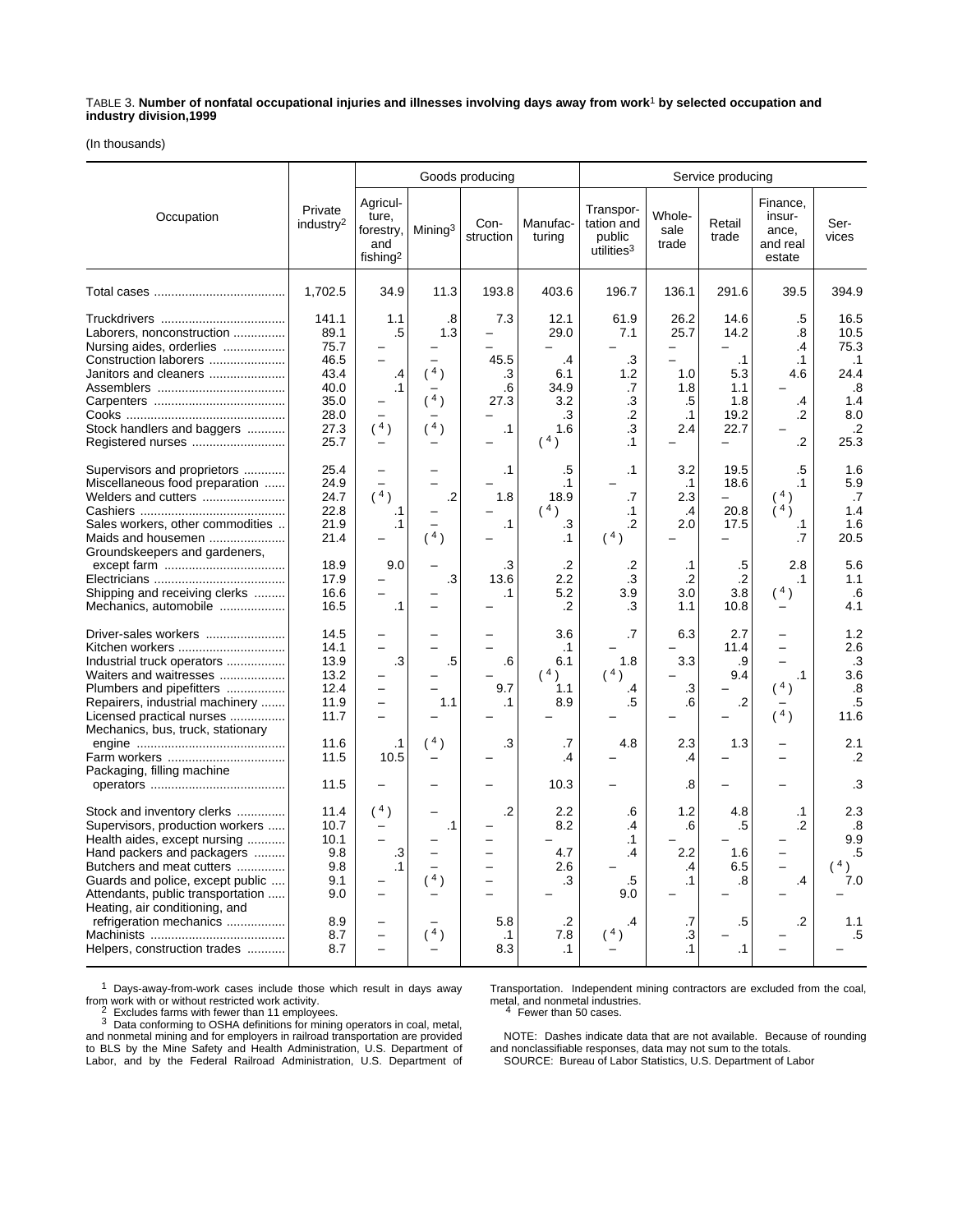TABLE 4. **Number of nonfatal occupational injuries and illnesses involving days away from work**1 **by selected injury or illness characteristics and industry division,1999**

(In thousands)

|                                                                                                                                                                                                                        |                                                                                                                                      |                                                                                                                     |                                                                                                                 | Goods producing                                                                                                      |                                                                                                                             |                                                                                                                      |                                                                                                                   | Service producing                                                                                                         |                                                                                                            |                                                                                                                            |  |  |
|------------------------------------------------------------------------------------------------------------------------------------------------------------------------------------------------------------------------|--------------------------------------------------------------------------------------------------------------------------------------|---------------------------------------------------------------------------------------------------------------------|-----------------------------------------------------------------------------------------------------------------|----------------------------------------------------------------------------------------------------------------------|-----------------------------------------------------------------------------------------------------------------------------|----------------------------------------------------------------------------------------------------------------------|-------------------------------------------------------------------------------------------------------------------|---------------------------------------------------------------------------------------------------------------------------|------------------------------------------------------------------------------------------------------------|----------------------------------------------------------------------------------------------------------------------------|--|--|
| Characteristic                                                                                                                                                                                                         | Private<br>industry <sup>2</sup>                                                                                                     | Agricul-<br>ture,<br>forestry,<br>and<br>fishing <sup>2</sup>                                                       | Mining <sup>3</sup>                                                                                             | Con-<br>struction                                                                                                    | Manufac-<br>turing                                                                                                          | Transpor-<br>tation and<br>public<br>utilities <sup>3</sup>                                                          | Whole-<br>sale<br>trade                                                                                           | Retail<br>trade                                                                                                           | Finance,<br>insur-<br>ance,<br>and real<br>estate                                                          | Ser-<br>vices                                                                                                              |  |  |
|                                                                                                                                                                                                                        | 1,702.5                                                                                                                              | 34.9                                                                                                                | 11.3                                                                                                            | 193.8                                                                                                                | 403.6                                                                                                                       | 196.7                                                                                                                | 136.1                                                                                                             | 291.6                                                                                                                     | 39.5                                                                                                       | 394.9                                                                                                                      |  |  |
| Nature of injury or illness:<br>Sprains, strains<br>Bruises, contusions<br>Cuts, lacerations<br>Carpal tunnel syndrome<br>Chemical burns<br>Amputations<br>Multiple traumatic injuries<br>Part of body affected by the | 739.7<br>156.0<br>132.4<br>113.7<br>27.1<br>27.9<br>16.6<br>11.6<br>10.0<br>59.3                                                     | 11.6<br>3.2<br>3.4<br>3.7<br>$\cdot$<br>$\frac{.2}{.2}$<br>$\cdot$ 3<br>1.2                                         | 4.4<br>1.1<br>.6<br>1.8<br>.1<br>.1<br>-<br>$\cdot$ 1<br>$\cdot$ 1<br>.7                                        | 72.4<br>13.9<br>19.7<br>19.1<br>2.4<br>1.2<br>.8<br>1.9<br>1.4<br>8.5                                                | 157.4<br>34.8<br>35.9<br>27.9<br>6.7<br>12.1<br>7.1<br>3.8<br>5.3<br>12.3                                                   | 95.7<br>20.4<br>8.5<br>11.6<br>.9<br>2.0<br>1.0<br>.6<br>.6<br>6.8                                                   | 65.3<br>11.7<br>8.4<br>9.3<br>.8<br>1.3<br>$\boldsymbol{.8}$<br>.9<br>$.5\,$<br>4.9                               | 122.3<br>29.2<br>34.7<br>17.4<br>9.4<br>3.4<br>2.2<br>1.6<br>.9<br>10.0                                                   | 15.2<br>2.4<br>2.8<br>3.0<br>$\cdot$ .2<br>2.2<br>.6<br>$\cdot$ 1<br>$\cdot$ .2<br>1.6                     | 195.6<br>39.2<br>18.5<br>20.0<br>6.3<br>5.5<br>3.9<br>2.5<br>.8<br>13.3                                                    |  |  |
| injury or illness:<br>Upper extremities<br>Hand, except finger<br>Lower extremities<br>Body systems                                                                                                                    | 107.7<br>53.1<br>30.9<br>631.2<br>93.8<br>424.3<br>397.1<br>84.4<br>70.8<br>149.5<br>350.2<br>128.0<br>59.8<br>17.9<br>21.9<br>148.2 | 2.9<br>1.7<br>$.5\,$<br>10.6<br>1.6<br>6.6<br>9.8<br>1.2<br>2.3<br>3.8<br>8.0<br>2.1<br>1.4<br>$\cdot$<br>.4<br>2.1 | .6<br>.3<br>$\overline{2}$<br>4.0<br>.5<br>2.6<br>2.4<br>.4<br>.5<br>1.0<br>2.7<br>1.0<br>.5<br>.1<br>.2<br>1.1 | 15.9<br>9.9<br>2.5<br>62.6<br>8.4<br>41.0<br>45.9<br>6.9<br>8.2<br>20.4<br>47.1<br>16.8<br>8.7<br>2.2<br>1.6<br>16.2 | 29.5<br>18.7<br>5.7<br>141.0<br>23.2<br>89.3<br>125.1<br>27.5<br>20.6<br>51.7<br>70.8<br>25.6<br>13.5<br>4.1<br>4.7<br>23.5 | 12.0<br>3.7<br>4.6<br>79.6<br>14.4<br>51.7<br>32.3<br>7.2<br>5.0<br>9.5<br>44.9<br>16.7<br>7.4<br>2.3<br>2.9<br>19.4 | 7.7<br>3.6<br>2.9<br>57.3<br>8.2<br>37.8<br>24.2<br>4.6<br>4.4<br>9.2<br>29.7<br>9.8<br>5.7<br>1.4<br>1.3<br>12.0 | 15.5<br>6.5<br>4.6<br>104.0<br>15.1<br>71.4<br>76.3<br>13.8<br>15.9<br>30.4<br>60.0<br>22.4<br>10.7<br>3.9<br>2.8<br>25.2 | 1.9<br>.6<br>.6<br>12.0<br>1.3<br>8.3<br>8.9<br>3.3<br>1.2<br>2.6<br>8.1<br>2.4<br>1.3<br>.3<br>1.2<br>5.8 | 21.6<br>8.1<br>9.2<br>160.2<br>21.1<br>115.5<br>72.2<br>19.5<br>12.8<br>20.9<br>79.0<br>31.1<br>10.7<br>3.2<br>6.8<br>43.0 |  |  |

See footnotes at end of table.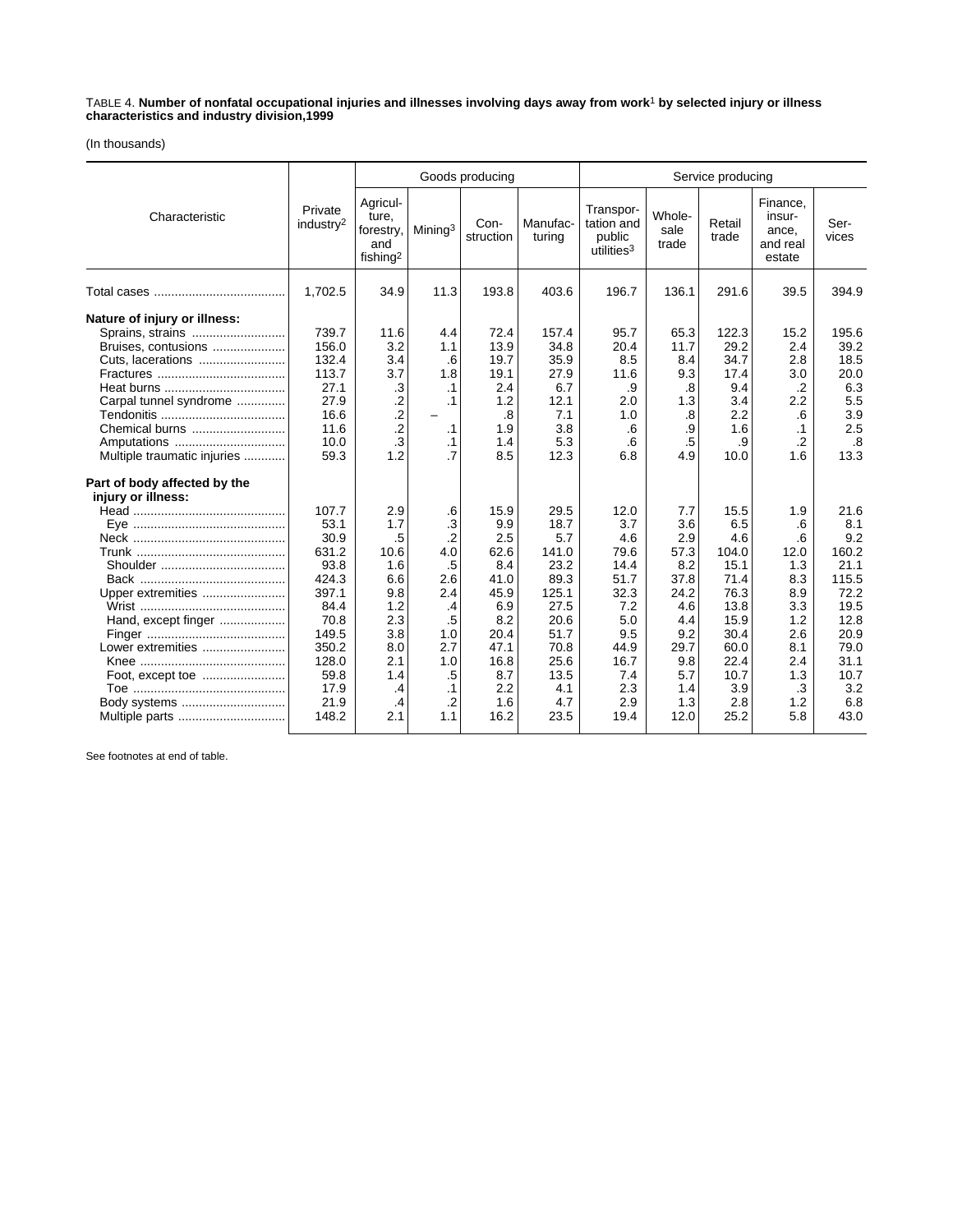TABLE 4. **Number of nonfatal occupational injuries and illnesses involving days away from work**1 **by selected injury or illness characteristics and industry division,1999** — Continued

(In thousands)

|                                                        |                                  |                                                               |                     | Goods producing   |                    |                                                             |                         | Service producing |                                                   |               |  |  |  |
|--------------------------------------------------------|----------------------------------|---------------------------------------------------------------|---------------------|-------------------|--------------------|-------------------------------------------------------------|-------------------------|-------------------|---------------------------------------------------|---------------|--|--|--|
| Characteristic                                         | Private<br>industry <sup>2</sup> | Agricul-<br>ture,<br>forestry,<br>and<br>fishing <sup>2</sup> | Mining <sup>3</sup> | Con-<br>struction | Manufac-<br>turing | Transpor-<br>tation and<br>public<br>utilities <sup>3</sup> | Whole-<br>sale<br>trade | Retail<br>trade   | Finance,<br>insur-<br>ance,<br>and real<br>estate | Ser-<br>vices |  |  |  |
| Source of injury or illness:<br>Chemicals and chemical |                                  |                                                               |                     |                   |                    |                                                             |                         |                   |                                                   |               |  |  |  |
|                                                        | 28.8                             | 0.4                                                           | 0.9                 | 2.7               | 9.5                | 2.5                                                         | 1.7                     | 3.4               | 0.5                                               | 7.2           |  |  |  |
|                                                        | 244.6                            | 2.7                                                           | .7                  | 9.2               | 54.1               | 40.5                                                        | 32.3                    | 63.2              | 4.3                                               | 37.5          |  |  |  |
| Furniture and fixtures                                 | 58.5                             | .3                                                            | .1                  | 3.3               | 10.6               | 3.6                                                         | 3.2                     | 15.4              | 2.4                                               | 19.8          |  |  |  |
|                                                        | 114.2                            | 2.6                                                           | 1.5                 | 11.0              | 47.0               | 5.0                                                         | 9.1                     | 21.3              | 2.4                                               | 14.4          |  |  |  |
| Parts and materials                                    | 192.0                            | 2.5                                                           | 1.9                 | 48.2              | 71.7               | 16.1                                                        | 15.2                    | 17.4              | 1.2                                               | 17.8          |  |  |  |
| Worker motion or position                              | 267.1                            | 5.0                                                           | $\cdot$             | 26.0              | 79.3               | 30.7                                                        | 20.0                    | 38.2              | 8.5                                               | 59.0          |  |  |  |
| Floors, walkways, ground                               |                                  |                                                               |                     |                   |                    |                                                             |                         |                   |                                                   |               |  |  |  |
|                                                        | 272.0                            | 5.2                                                           | 2.1                 | 34.9              | 42.1               | 30.5                                                        | 19.8                    | 57.0              | 8.8                                               | 71.7          |  |  |  |
| Tools, instruments, and                                |                                  |                                                               |                     |                   |                    |                                                             |                         |                   |                                                   |               |  |  |  |
| equipment                                              | 105.4                            | 3.0                                                           | $\cdot$ 7           | 20.1              | 26.4               | 7.2                                                         | 4.8                     | 20.9              | 2.4                                               | 19.9          |  |  |  |
|                                                        | 137.7                            | 2.6                                                           | .6                  | 9.9               | 19.0               | 36.3                                                        | 17.4                    | 19.2              | 3.1                                               | 29.5          |  |  |  |
| Health care patient                                    | 72.4                             |                                                               |                     |                   | (4)                | 1.8                                                         |                         |                   | .3                                                | 70.2          |  |  |  |
| Event or exposure leading to<br>injury or illness:     |                                  |                                                               |                     |                   |                    |                                                             |                         |                   |                                                   |               |  |  |  |
| Contact with objects and                               |                                  |                                                               |                     |                   |                    |                                                             |                         |                   |                                                   |               |  |  |  |
|                                                        | 459.6                            | 11.5                                                          | 4.6                 | 67.6              | 134.9              | 42.1                                                        | 35.3                    | 83.4              | 7.5                                               | 72.6          |  |  |  |
| Struck by object                                       | 229.2                            | 5.1                                                           | 2.5                 | 34.8              | 56.9               | 21.5                                                        | 18.1                    | 47.1              | 4.3                                               | 38.8          |  |  |  |
| Struck against object                                  | 116.5                            | 2.8                                                           | .9                  | 15.4              | 31.3               | 11.8                                                        | 8.7                     | 22.4              | 2.1                                               | 21.2          |  |  |  |
| Caught in equipment or object                          | 76.4                             | 2.2                                                           | 1.1                 | 9.0               | 34.6               | 5.8                                                         | 6.3                     | 8.9               | .6                                                | 7.9           |  |  |  |
| Fall to lower level                                    | 93.9                             | 2.6                                                           | 1.1                 | 22.4              | 13.2               | 13.5                                                        | 8.5                     | 12.5              | 2.6                                               | 17.5          |  |  |  |
| Fall on same level<br>Slip, trip, loss of              | 190.7                            | 2.9                                                           | .9                  | 13.8              | 32.1               | 18.5                                                        | 12.2                    | 47.3              | 6.6                                               | 56.4          |  |  |  |
| balance-without fall                                   | 54.8                             | 1.0                                                           | $\cdot$ 1           | 6.1               | 10.3               | 7.2                                                         | 4.3                     | 10.8              | 1.1                                               | 13.8          |  |  |  |
| Overexertion                                           | 459.4                            | 5.6                                                           | 3.2                 | 40.2              | 102.0              | 55.9                                                        | 42.0                    | 74.6              | 7.8                                               | 128.1         |  |  |  |
| Overexertion in lifting                                | 264.8                            | 3.4                                                           | 1.2                 | 23.6              | 55.5               | 29.8                                                        | 26.0                    | 50.7              | 4.9                                               | 69.7          |  |  |  |
| Repetitive motion<br>Exposure to harmful               | 73.2                             | .8                                                            | $\cdot$ 1           | 3.5               | 34.1               | 5.6                                                         | 4.3                     | 7.4               | 3.9                                               | 13.5          |  |  |  |
| substances                                             | 76.2                             | 1.9                                                           | .5                  | 7.2               | 20.9               | 6.8                                                         | 3.9                     | 14.3              | 1.4                                               | 19.3          |  |  |  |
| Transportation accidents                               | 73.2                             | 1.5                                                           | $\cdot$             | 6.5               | 8.4                | 18.2                                                        | 9.0                     | 9.1               | 2.5                                               | 17.9          |  |  |  |
| Fires and explosions<br>Assaults and violent acts by   | 3.5                              | ÷.                                                            | (4)                 | $\boldsymbol{.8}$ | .8                 | .3                                                          | $\cdot$ .2              | $\boldsymbol{.8}$ | (4)                                               | $.5\,$        |  |  |  |
|                                                        | 16.6                             | $(^{4})$                                                      |                     | .3                | .5                 | $\cdot$                                                     | $\cdot$ 1               | 2.8               | .3                                                | 11.9          |  |  |  |

1 Days-away-from-work cases include those which result in days away From work with or without restricted work activity.<br>
<sup>2</sup> Excludes farms with fewer than 11 employees.<br>
<sup>3</sup> Data conforming to OSHA definitions for mining operators in coal, metal,

and nonmetal mining and for employers in railroad transportation are provided to BLS by the Mine Safety and Health Administration, U.S. Department of Labor, and by the Federal Railroad Administration, U.S. Department of

Transportation. Independent mining contractors are excluded from the coal, manaponation. The industries.<br>
<sup>4</sup> Fewer than 50 cases.

NOTE: Dashes indicate data that are not available. Because of rounding and nonclassifiable responses, data may not sum to the totals. SOURCE: Bureau of Labor Statistics, U.S. Department of Labor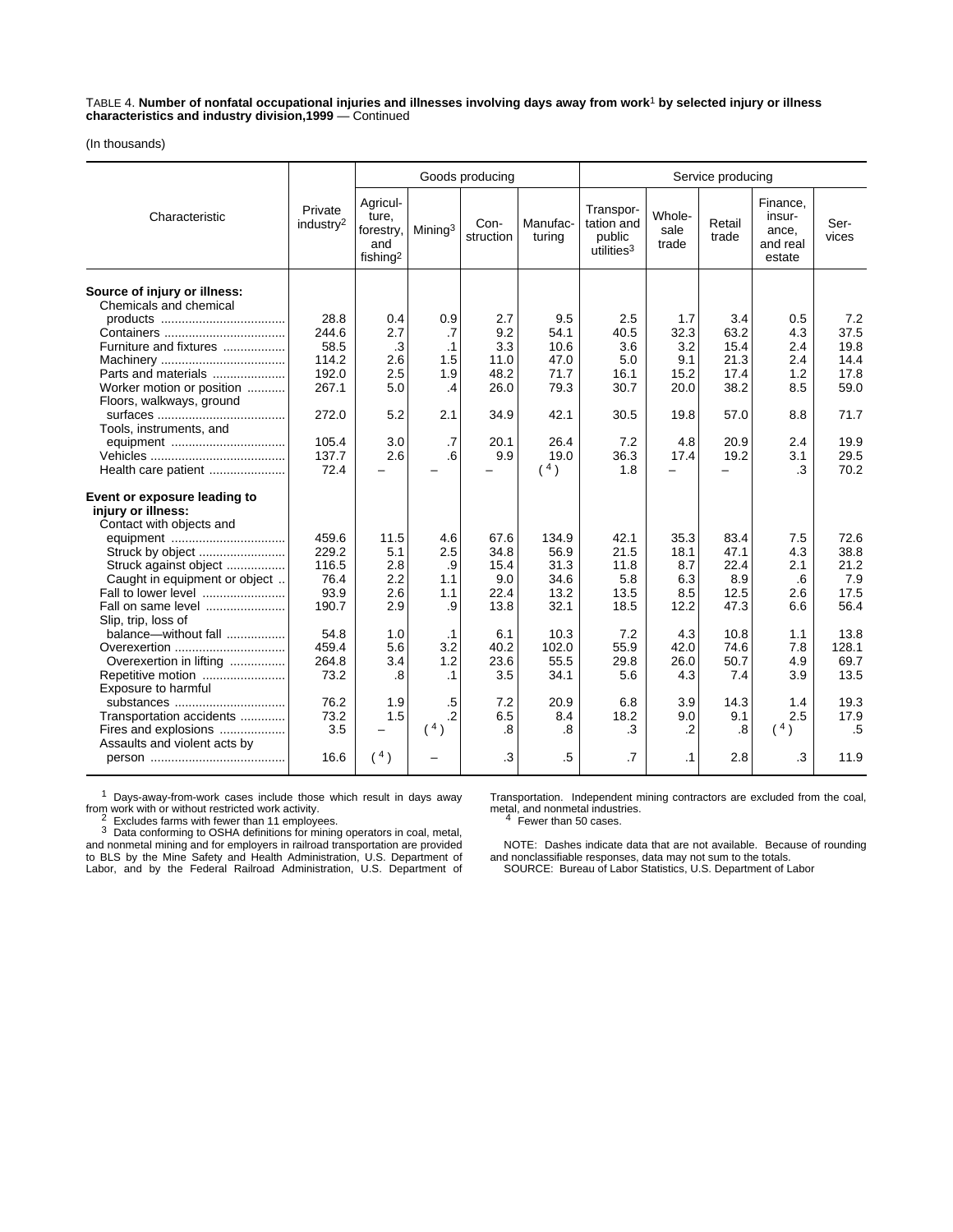TABLE 5. **Percent distribution of nonfatal occupational injuries and illnesses involving days away from work**1 **by selected injury or illness characteristics and industry division,1999**

|                                                                                                                                                                                        |                                                                                                                  |                                                                                                                   |                                                                                                                 | Goods producing<br>Service producing                                                                             |                                                                                                                   |                                                                                                                  |                                                                                                                  |                                                                                                                   |                                                                                                                  |                                                                                                                  |
|----------------------------------------------------------------------------------------------------------------------------------------------------------------------------------------|------------------------------------------------------------------------------------------------------------------|-------------------------------------------------------------------------------------------------------------------|-----------------------------------------------------------------------------------------------------------------|------------------------------------------------------------------------------------------------------------------|-------------------------------------------------------------------------------------------------------------------|------------------------------------------------------------------------------------------------------------------|------------------------------------------------------------------------------------------------------------------|-------------------------------------------------------------------------------------------------------------------|------------------------------------------------------------------------------------------------------------------|------------------------------------------------------------------------------------------------------------------|
| Characteristic                                                                                                                                                                         | Private<br>industry <sup>2</sup>                                                                                 | Agricul-<br>ture,<br>forestry,<br>and<br>fishing <sup>2</sup>                                                     | Mining <sup>3</sup>                                                                                             | Con-<br>struction                                                                                                | Manufac-<br>turing                                                                                                | Transpor-<br>tation and<br>public<br>utilities <sup>3</sup>                                                      | Whole-<br>sale<br>trade                                                                                          | Retail<br>trade                                                                                                   | Finance,<br>insur-<br>ance,<br>and real<br>estate                                                                | Ser-<br>vices                                                                                                    |
| Total [1,702,470 cases]                                                                                                                                                                | 100.0                                                                                                            | 100.0                                                                                                             | 100.0                                                                                                           | 100.0                                                                                                            | 100.0                                                                                                             | 100.0                                                                                                            | 100.0                                                                                                            | 100.0                                                                                                             | 100.0                                                                                                            | 100.0                                                                                                            |
| Nature of injury or illness:<br>Sprains, strains<br>Bruises, contusions<br>Cuts, lacerations<br>Carpal tunnel syndrome<br>Chemical burns<br>Amputations<br>Multiple traumatic injuries | 43.5<br>9.2<br>7.8<br>6.7<br>1.6<br>1.6<br>1.0<br>.7<br>.6<br>3.5                                                | 33.1<br>9.3<br>9.6<br>10.5<br>.8<br>.6<br>$\overline{.7}$<br>.6<br>.8<br>3.3                                      | 38.9<br>10.1<br>5.7<br>15.6<br>1.2<br>.6<br>.5<br>.8<br>6.2                                                     | 37.3<br>7.2<br>10.2<br>9.8<br>1.2<br>.6<br>.4<br>1.0<br>.7<br>4.4                                                | 39.0<br>8.6<br>8.9<br>6.9<br>1.6<br>3.0<br>1.8<br>.9<br>1.3<br>3.0                                                | 48.6<br>10.4<br>4.3<br>5.9<br>$\cdot$<br>1.0<br>$.5\,$<br>.3<br>.3<br>3.5                                        | 48.0<br>8.6<br>6.1<br>6.9<br>.6<br>.9<br>.6<br>$\cdot$ 7<br>$\cdot$<br>3.6                                       | 41.9<br>10.0<br>11.9<br>6.0<br>3.2<br>1.2<br>.7<br>.5<br>.3<br>3.4                                                | 38.6<br>6.2<br>7.0<br>7.5<br>.6<br>5.5<br>1.5<br>.3<br>$\cdot$<br>4.2                                            | 49.5<br>9.9<br>4.7<br>5.1<br>1.6<br>1.4<br>1.0<br>.6<br>$.2\phantom{0}$<br>3.4                                   |
| Part of body affected by the<br>injury or illness:<br>Upper extremities<br>Hand, except finger<br>Lower extremities<br>Body systems                                                    | 6.3<br>3.1<br>1.8<br>37.1<br>5.5<br>24.9<br>23.3<br>5.0<br>4.2<br>8.8<br>20.6<br>7.5<br>3.5<br>1.0<br>1.3<br>8.7 | 8.3<br>4.9<br>1.4<br>30.3<br>4.6<br>18.9<br>28.1<br>3.5<br>6.6<br>10.9<br>22.8<br>5.9<br>4.0<br>1.0<br>1.1<br>5.9 | 5.7<br>2.4<br>2.2<br>35.3<br>4.2<br>22.8<br>21.5<br>3.5<br>4.2<br>9.2<br>23.9<br>9.0<br>4.2<br>.8<br>1.5<br>9.8 | 8.2<br>5.1<br>1.3<br>32.3<br>4.3<br>21.2<br>23.7<br>3.6<br>4.3<br>10.5<br>24.3<br>8.7<br>4.5<br>1.1<br>.8<br>8.3 | 7.3<br>4.6<br>1.4<br>34.9<br>5.8<br>22.1<br>31.0<br>6.8<br>5.1<br>12.8<br>17.5<br>6.4<br>3.3<br>1.0<br>1.2<br>5.8 | 6.1<br>1.9<br>2.3<br>40.5<br>7.3<br>26.3<br>16.4<br>3.6<br>2.5<br>4.8<br>22.8<br>8.5<br>3.7<br>1.2<br>1.5<br>9.9 | 5.7<br>2.6<br>2.1<br>42.1<br>6.0<br>27.8<br>17.8<br>3.4<br>3.2<br>6.8<br>21.8<br>7.2<br>4.2<br>1.0<br>1.0<br>8.8 | 5.3<br>2.2<br>1.6<br>35.7<br>5.2<br>24.5<br>26.2<br>4.7<br>5.4<br>10.4<br>20.6<br>7.7<br>3.7<br>1.4<br>1.0<br>8.6 | 4.9<br>1.5<br>1.5<br>30.4<br>3.4<br>21.1<br>22.5<br>8.4<br>3.0<br>6.5<br>20.4<br>6.0<br>3.2<br>.7<br>3.1<br>14.8 | 5.5<br>2.1<br>2.3<br>40.6<br>5.3<br>29.3<br>18.3<br>4.9<br>3.2<br>5.3<br>20.0<br>7.9<br>2.7<br>.8<br>1.7<br>10.9 |

See footnotes at end of table.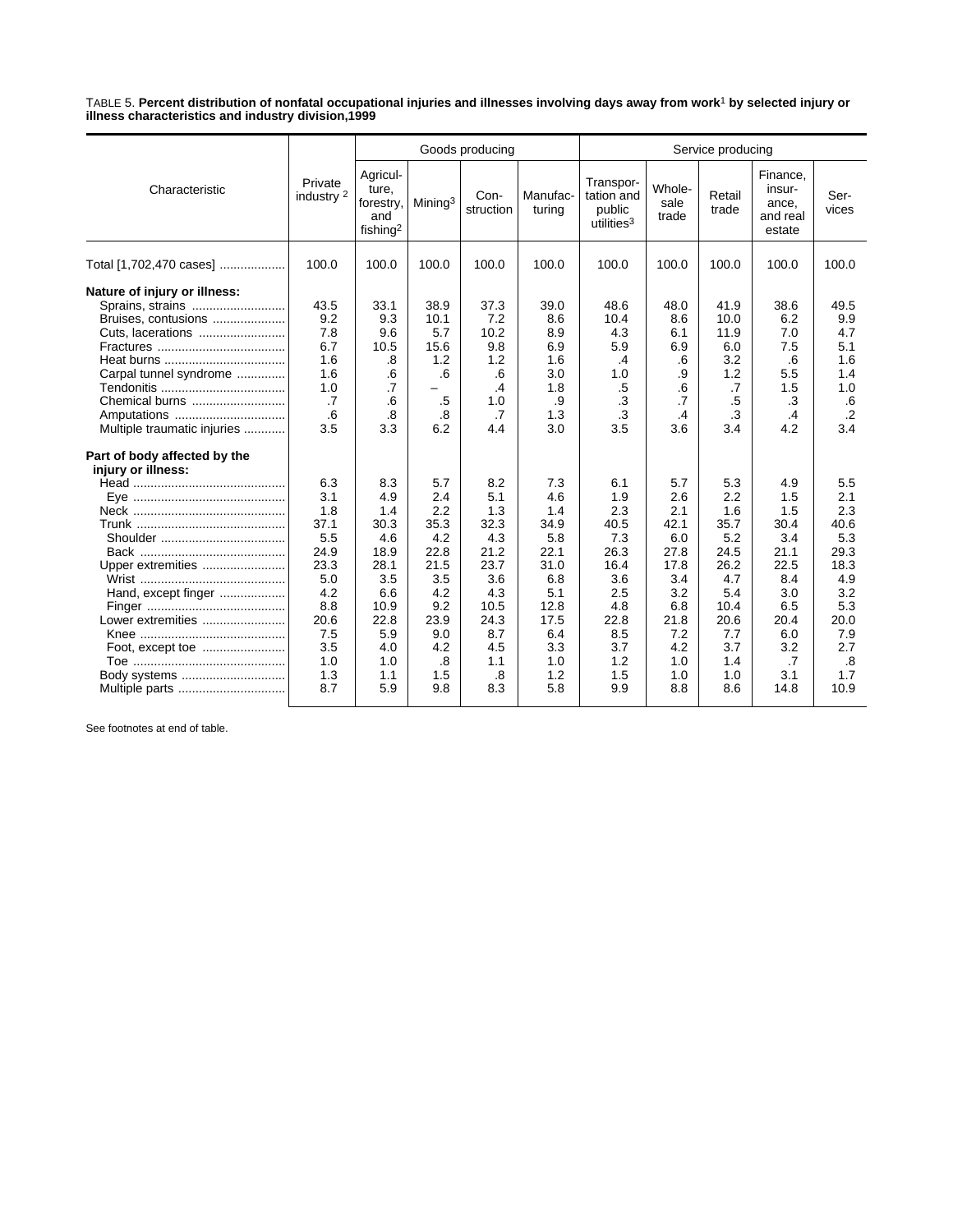TABLE 5. **Percent distribution of nonfatal occupational injuries and illnesses involving days away from work**1 **by selected injury or illness characteristics and industry division,1999** — Continued

|                                                                                |                                  |                                                               |                     | Goods producing   |                    |                                                             |                          | Service producing        |                                                   |               |  |  |  |
|--------------------------------------------------------------------------------|----------------------------------|---------------------------------------------------------------|---------------------|-------------------|--------------------|-------------------------------------------------------------|--------------------------|--------------------------|---------------------------------------------------|---------------|--|--|--|
| Characteristic                                                                 | Private<br>industry <sup>2</sup> | Agricul-<br>ture,<br>forestry,<br>and<br>fishing <sup>2</sup> | Mining <sup>3</sup> | Con-<br>struction | Manufac-<br>turing | Transpor-<br>tation and<br>public<br>utilities <sup>3</sup> | Whole-<br>sale<br>trade  | Retail<br>trade          | Finance,<br>insur-<br>ance,<br>and real<br>estate | Ser-<br>vices |  |  |  |
| Source of injury or illness:<br>Chemicals and chemical                         |                                  |                                                               |                     |                   |                    |                                                             |                          |                          |                                                   |               |  |  |  |
|                                                                                | 1.7                              | 1.2                                                           | 7.7                 | 1.4               | 2.4                | 1.3                                                         | 1.2                      | 1.2                      | 1.3                                               | 1.8           |  |  |  |
|                                                                                | 14.4                             | 7.8                                                           | 6.2                 | 4.8               | 13.4               | 20.6                                                        | 23.7                     | 21.7                     | 10.9                                              | 9.5           |  |  |  |
| Furniture and fixtures                                                         | 3.4                              | .9                                                            | .5                  | 1.7               | 2.6                | 1.8                                                         | 2.3                      | 5.3                      | 6.1                                               | 5.0           |  |  |  |
|                                                                                | 6.7                              | 7.5                                                           | 13.0                | 5.7               | 11.6               | 2.5                                                         | 6.7                      | 7.3                      | 6.1                                               | 3.6           |  |  |  |
| Parts and materials                                                            | 11.3                             | 7.0                                                           | 16.9                | 24.9              | 17.8               | 8.2                                                         | 11.2                     | 6.0                      | 3.1                                               | 4.5           |  |  |  |
| Worker motion or position                                                      | 15.7                             | 14.2                                                          | 3.8                 | 13.4              | 19.6               | 15.6                                                        | 14.7                     | 13.1                     | 21.5                                              | 14.9          |  |  |  |
| Floors, walkways, ground                                                       |                                  |                                                               |                     |                   |                    |                                                             |                          |                          |                                                   |               |  |  |  |
|                                                                                | 16.0                             | 14.8                                                          | 18.4                | 18.0              | 10.4               | 15.5                                                        | 14.5                     | 19.5                     | 22.3                                              | 18.2          |  |  |  |
| Tools, instruments, and                                                        |                                  |                                                               |                     |                   |                    |                                                             |                          |                          |                                                   |               |  |  |  |
|                                                                                | 6.2                              | 8.6                                                           | 5.9                 | 10.4              | 6.5                | 3.7                                                         | 3.5                      | 7.2                      | 6.1                                               | 5.1           |  |  |  |
|                                                                                | 8.1                              | 7.3                                                           | 5.7                 | 5.1               | 4.7                | 18.5                                                        | 12.8                     | 6.6                      | 7.9                                               | 7.5           |  |  |  |
| Health care patient                                                            | 4.3                              | Ξ.                                                            | -                   | -                 | $(^{4})$           | .9                                                          | $\overline{\phantom{0}}$ | $\overline{\phantom{0}}$ | $\cdot$ 7                                         | 17.8          |  |  |  |
| Event or exposure leading to<br>injury or illness:<br>Contact with objects and |                                  |                                                               |                     |                   |                    |                                                             |                          |                          |                                                   |               |  |  |  |
|                                                                                | 27.0                             | 32.8                                                          | 40.4                | 34.9              | 33.4               | 21.4                                                        | 26.0                     | 28.6                     | 19.1                                              | 18.4          |  |  |  |
| Struck by object                                                               | 13.5                             | 14.6                                                          | 22.3                | 18.0              | 14.1               | 10.9                                                        | 13.3                     | 16.1                     | 10.8                                              | 9.8           |  |  |  |
| Struck against object                                                          | 6.8                              | 7.9                                                           | 8.4                 | 7.9               | 7.8                | 6.0                                                         | 6.4                      | 7.7                      | 5.4                                               | 5.4           |  |  |  |
| Caught in equipment or object                                                  | 4.5                              | 6.3                                                           | 9.4                 | 4.6               | 8.6                | 3.0                                                         | 4.6                      | 3.0                      | 1.6                                               | 2.0           |  |  |  |
| Fall to lower level                                                            | 5.5                              | 7.6                                                           | 9.6                 | 11.6              | 3.3                | 6.8                                                         | 6.3                      | 4.3                      | 6.6                                               | 4.4           |  |  |  |
| Fall on same level                                                             | 11.2                             | 8.3                                                           | 7.9                 | 7.1               | 8.0                | 9.4                                                         | 8.9                      | 16.2                     | 16.7                                              | 14.3          |  |  |  |
| Slip, trip, loss of                                                            |                                  |                                                               |                     |                   |                    |                                                             |                          |                          |                                                   |               |  |  |  |
| balance-without fall                                                           | 3.2                              | 2.9                                                           | .9                  | 3.1               | 2.6                | 3.7                                                         | 3.1                      | 3.7                      | 2.9                                               | 3.5           |  |  |  |
| Overexertion                                                                   | 27.0                             | 16.1                                                          | 28.7                | 20.7              | 25.3               | 28.4                                                        | 30.9                     | 25.6                     | 19.6                                              | 32.4          |  |  |  |
| Overexertion in lifting                                                        | 15.6                             | 9.7                                                           | 10.5                | 12.2              | 13.7               | 15.2                                                        | 19.1                     | 17.4                     | 12.5                                              | 17.6          |  |  |  |
| Repetitive motion                                                              | 4.3                              | 2.3                                                           | 1.3                 | 1.8               | 8.4                | 2.8                                                         | 3.2                      | 2.5                      | 9.9                                               | 3.4           |  |  |  |
| Exposure to harmful                                                            |                                  |                                                               |                     |                   |                    |                                                             |                          |                          |                                                   |               |  |  |  |
| substances                                                                     | 4.5                              | 5.4                                                           | 4.3                 | 3.7               | 5.2                | 3.4                                                         | 2.9                      | 4.9                      | 3.6                                               | 4.9           |  |  |  |
| Transportation accidents                                                       | 4.3                              | 4.3                                                           | 1.5                 | 3.4               | 2.1                | 9.2                                                         | 6.6                      | 3.1                      | 6.4                                               | 4.5           |  |  |  |
| Fires and explosions                                                           | $\cdot$ .2                       | -                                                             | .3                  | .4                | $\cdot$            | $\cdot$ 1                                                   | $\cdot$                  | .3                       | $\cdot$ 1                                         | $\cdot$ 1     |  |  |  |
| Assaults and violent acts by                                                   |                                  |                                                               |                     |                   |                    |                                                             |                          |                          |                                                   |               |  |  |  |
|                                                                                | 1.0                              | $\cdot$ 1                                                     |                     | $\cdot$ .2        | $\cdot$ 1          | .3                                                          | $\cdot$ 1                | 1.0                      | 8.                                                | 3.0           |  |  |  |
|                                                                                |                                  |                                                               |                     |                   |                    |                                                             |                          |                          |                                                   |               |  |  |  |

<sup>1</sup> Days-away-from-work cases include those which result in days away

from work with or without restricted work activity.<br>
<sup>2</sup> Excludes farms with fewer than 11 employees.<br>
<sup>3</sup> Data conforming to OSHA definitions for mining operators in coal, metal,<br>
and nonmetal mining and for employers in Labor, and by the Federal Railroad Administration, U.S. Department of Transportation. Independent mining contractors are excluded from the coal, metal, and nonmetal industries. <sup>4</sup> Less than 0.1 percent.

NOTE: Dashes indicate data that are not available. Because of rounding and nonclassifiable responses, percentages may not add to 100. SOURCE: Bureau of Labor Statistics, U.S. Department of Labor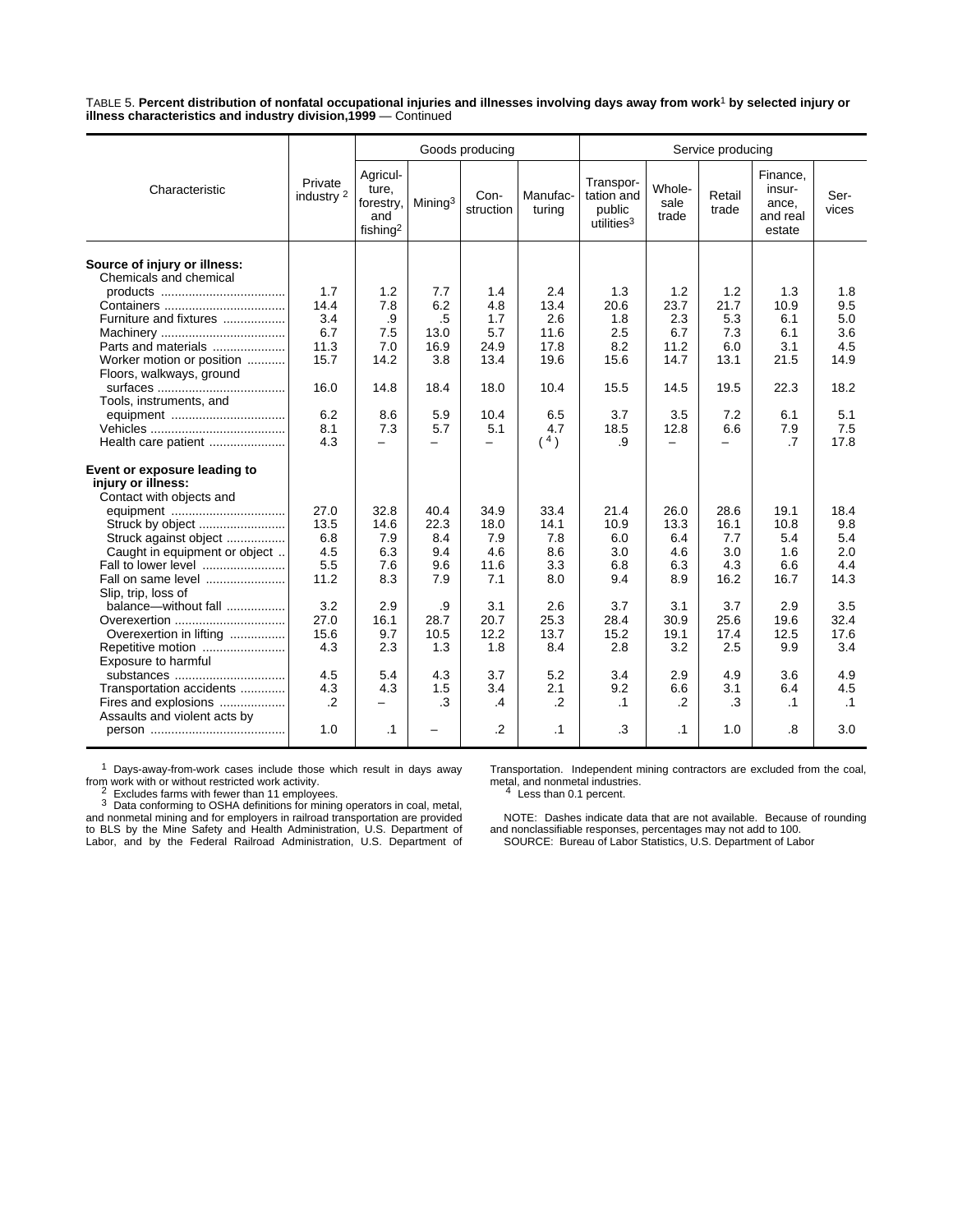TABLE 6. **Incidence rates**1 **for nonfatal occupational injuries and illnesses involving days away from work**2 **per 10,000 full-time workers for selected characteristics and industry division,1999**

|                                                                                                                                                                                    |                                                                                                                       |                                                                                                                         |                                                                                                                      | Goods producing                                                                                                            |                                                                                                                          |                                                                                                                          |                                                                                                                       | Service producing                                                                                                   |                                                                                                                      |                                                                                                                    |
|------------------------------------------------------------------------------------------------------------------------------------------------------------------------------------|-----------------------------------------------------------------------------------------------------------------------|-------------------------------------------------------------------------------------------------------------------------|----------------------------------------------------------------------------------------------------------------------|----------------------------------------------------------------------------------------------------------------------------|--------------------------------------------------------------------------------------------------------------------------|--------------------------------------------------------------------------------------------------------------------------|-----------------------------------------------------------------------------------------------------------------------|---------------------------------------------------------------------------------------------------------------------|----------------------------------------------------------------------------------------------------------------------|--------------------------------------------------------------------------------------------------------------------|
| Characteristic                                                                                                                                                                     | Private<br>industry <sup>3</sup>                                                                                      | Agricul-<br>ture,<br>forestry,<br>and<br>fishing $3$                                                                    | Mining <sup>4</sup>                                                                                                  | Construc-<br>tion                                                                                                          | Manufac-<br>turing                                                                                                       | Transpor-<br>tation and<br>public<br>utilities <sup>4</sup>                                                              | Whole-<br>sale<br>trade                                                                                               | Retail<br>trade                                                                                                     | Finance,<br>insurance,<br>and real<br>estate                                                                         | Ser-<br>vices                                                                                                      |
| Total [1,702,470 cases]                                                                                                                                                            | 188.3                                                                                                                 | 243.6                                                                                                                   | 201.8                                                                                                                | 331.3                                                                                                                      | 217.7                                                                                                                    | 306.5                                                                                                                    | 204.5                                                                                                                 | 170.3                                                                                                               | 58.6                                                                                                                 | 145.8                                                                                                              |
| Nature of injury or illness:<br>Sprains, strains<br>Bruises, contusions<br>Carpal tunnel syndrome<br>Chemical burns<br>Multiple traumatic injuries<br>Part of body affected by the | 81.8<br>17.3<br>14.6<br>12.6<br>3.0<br>3.1<br>1.8<br>1.3<br>1.1<br>6.6                                                | 80.6<br>22.6<br>23.5<br>25.5<br>2.0<br>1.5<br>1.6<br>1.4<br>1.8<br>8.0                                                  | 78.6<br>20.4<br>11.5<br>31.6<br>2.5<br>1.3<br>-<br>1.0<br>1.6<br>12.5                                                | 123.8<br>23.7<br>33.7<br>32.6<br>4.1<br>2.0<br>1.3<br>3.2<br>2.3<br>14.6                                                   | 84.9<br>18.8<br>19.4<br>15.0<br>3.6<br>6.6<br>3.8<br>2.1<br>2.9<br>6.6                                                   | 149.0<br>31.8<br>13.2<br>18.1<br>1.4<br>3.1<br>1.6<br>5)<br>$\left(5\right)$<br>10.7                                     | 98.1<br>17.6<br>12.6<br>14.0<br>1.2<br>1.9<br>1.2<br>1.4<br>5)<br>7.4                                                 | 71.4<br>17.1<br>20.2<br>10.2<br>5.5<br>2.0<br>1.3<br>$\left(5\right)$<br>(5)<br>5.8                                 | 22.6<br>3.6<br>4.1<br>4.4<br>$(^{5})$<br>3.2<br>5 <sub>1</sub><br>$5 \choose$<br>5)<br>2.4                           | 72.2<br>14.5<br>6.8<br>7.4<br>2.3<br>2.0<br>1.5<br>5)<br>5)<br>4.9                                                 |
| injury or illness:<br>Upper extremities<br>Hand, except finger<br>Lower extremities<br>Body systems                                                                                | 11.9<br>5.9<br>3.4<br>69.8<br>10.4<br>46.9<br>43.9<br>9.3<br>7.8<br>16.5<br>38.7<br>14.2<br>6.6<br>2.0<br>2.4<br>16.4 | 20.1<br>11.9<br>3.5<br>73.8<br>11.3<br>46.0<br>68.5<br>8.4<br>16.1<br>26.5<br>55.5<br>14.3<br>9.7<br>2.5<br>2.7<br>14.3 | 11.4<br>4.8<br>4.4<br>71.2<br>8.5<br>46.1<br>43.4<br>7.1<br>8.5<br>18.6<br>48.2<br>18.2<br>8.4<br>1.6<br>3.1<br>19.8 | 27.2<br>17.0<br>4.4<br>107.0<br>14.4<br>70.1<br>78.4<br>11.9<br>14.1<br>34.8<br>80.5<br>28.7<br>15.0<br>3.8<br>2.8<br>27.6 | 15.9<br>10.1<br>3.1<br>76.1<br>12.5<br>48.2<br>67.5<br>14.8<br>11.1<br>27.9<br>38.2<br>13.8<br>7.3<br>2.2<br>2.5<br>12.7 | 18.7<br>5.7<br>7.2<br>124.0<br>22.4<br>80.5<br>50.3<br>11.2<br>7.8<br>14.8<br>70.0<br>26.0<br>11.5<br>3.6<br>4.6<br>30.2 | 11.6<br>5.4<br>4.4<br>86.0<br>12.3<br>56.8<br>36.4<br>6.9<br>6.6<br>13.9<br>44.7<br>14.8<br>8.5<br>2.1<br>2.0<br>18.1 | 9.1<br>3.8<br>2.7<br>60.8<br>8.8<br>41.7<br>44.6<br>8.1<br>9.3<br>17.8<br>35.1<br>13.1<br>6.3<br>2.3<br>1.6<br>14.7 | 2.9<br>5)<br>(5)<br>17.8<br>2.0<br>12.4<br>13.2<br>4.9<br>1.7<br>3.8<br>12.0<br>3.5<br>1.9<br>$(^{5})$<br>1.8<br>8.7 | 8.0<br>3.0<br>3.4<br>59.1<br>7.8<br>42.7<br>26.7<br>7.2<br>4.7<br>7.7<br>29.2<br>11.5<br>3.9<br>1.2<br>2.5<br>15.9 |

See footnotes at end of table.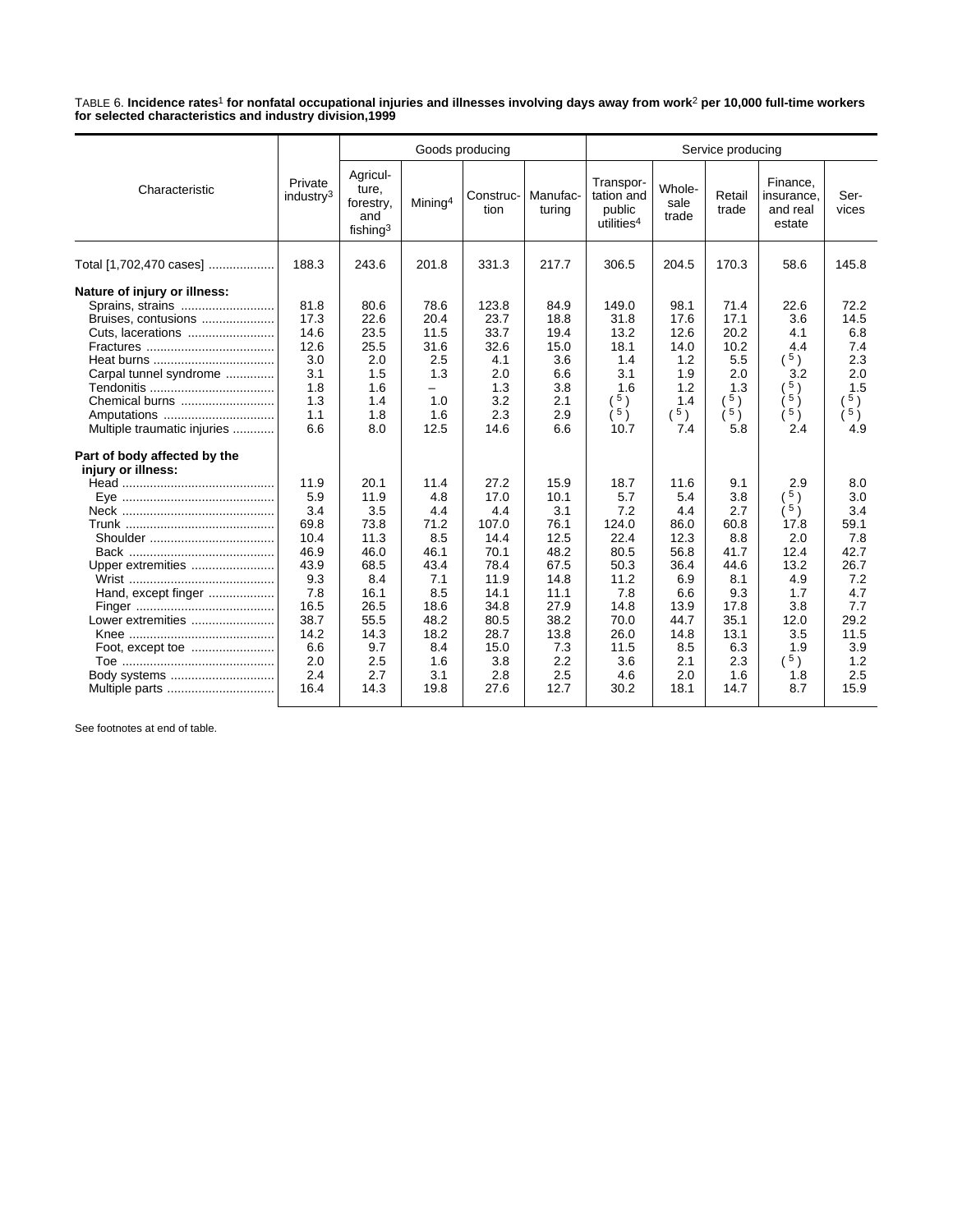TABLE 6. **Incidence rates**1 **for nonfatal occupational injuries and illnesses involving days away from work**2 **per 10,000 full-time workers for selected characteristics and industry division,1999** — Continued

|                                                        |                                  |                                                               |                     | Goods producing   |                    |                                                             | Service producing        |                          |                                              |               |  |
|--------------------------------------------------------|----------------------------------|---------------------------------------------------------------|---------------------|-------------------|--------------------|-------------------------------------------------------------|--------------------------|--------------------------|----------------------------------------------|---------------|--|
| Characteristic                                         | Private<br>industry <sup>3</sup> | Agricul-<br>ture,<br>forestry,<br>and<br>fishing <sup>3</sup> | Mining <sup>4</sup> | Construc-<br>tion | Manufac-<br>turing | Transpor-<br>tation and<br>public<br>utilities <sup>4</sup> | Whole-<br>sale<br>trade  | Retail<br>trade          | Finance,<br>insurance.<br>and real<br>estate | Ser-<br>vices |  |
| Source of injury or illness:<br>Chemicals and chemical |                                  |                                                               |                     |                   |                    |                                                             |                          |                          |                                              |               |  |
|                                                        | 3.2                              | 2.9                                                           | 15.6                | 4.6               | 5.2                | 4.0                                                         | 2.5                      | 2.0                      | $(^{5})$                                     | 2.6           |  |
|                                                        | 27.1                             | 18.9                                                          | 12.5                | 15.8              | 29.2               | 63.1                                                        | 48.5                     | 36.9                     | 6.4                                          | 13.9          |  |
| Furniture and fixtures                                 | 6.5                              | 2.1                                                           | 1.0                 | 5.6               | 5.7                | 5.6                                                         | 4.8                      | 9.0                      | 3.6                                          | 7.3           |  |
|                                                        | 12.6                             | 18.2                                                          | 26.2                | 18.8              | 25.3               | 7.8                                                         | 13.7                     | 12.4                     | 3.6                                          | 5.3           |  |
| Parts and materials                                    | 21.2                             | 17.1                                                          | 34.1                | 82.4              | 38.7               | 25.0                                                        | 22.9                     | 10.1                     | 1.8                                          | 6.6           |  |
| Worker motion or position                              | 29.5                             | 34.7                                                          | 7.6                 | 44.5              | 42.8               | 47.8                                                        | 30.1                     | 22.3                     | 12.6                                         | 21.8          |  |
| Floors, walkways, ground                               |                                  |                                                               |                     |                   |                    |                                                             |                          |                          |                                              |               |  |
|                                                        | 30.1                             | 36.1                                                          | 37.2                | 59.6              | 22.7               | 47.5                                                        | 29.7                     | 33.3                     | 13.1                                         | 26.5          |  |
| Tools, instruments, and                                |                                  |                                                               |                     |                   |                    |                                                             |                          |                          |                                              |               |  |
| equipment                                              | 11.7                             | 20.9                                                          | 11.9                | 34.3              | 14.3               | 11.2                                                        | 7.3                      | 12.2                     | 3.6                                          | 7.4           |  |
|                                                        | 15.2                             | 17.9                                                          | 11.6                | 16.9              | 10.3               | 56.6                                                        | 26.2                     | 11.2                     | 4.6                                          | 10.9          |  |
| Health care patient                                    | 8.0                              | $\equiv$                                                      | $\equiv$            | $\equiv$          | (5)                | 2.8                                                         | $\overline{\phantom{0}}$ | $\overline{\phantom{0}}$ | $(^{5})$                                     | 25.9          |  |
| Event or exposure leading to                           |                                  |                                                               |                     |                   |                    |                                                             |                          |                          |                                              |               |  |
| injury or illness:                                     |                                  |                                                               |                     |                   |                    |                                                             |                          |                          |                                              |               |  |
| Contact with objects and                               |                                  |                                                               |                     |                   |                    |                                                             |                          |                          |                                              |               |  |
| equipment                                              | 50.8                             | 79.9                                                          | 81.5                | 115.6             | 72.8               | 65.7                                                        | 53.1                     | 48.7                     | 11.2                                         | 26.8          |  |
| Struck by object                                       | 25.4                             | 35.6                                                          | 44.9                | 59.6              | 30.7               | 33.4                                                        | 27.2                     | 27.5                     | 6.3                                          | 14.3          |  |
| Struck against object                                  | 12.9                             | 19.3                                                          | 16.9                | 26.3              | 16.9               | 18.3                                                        | 13.0                     | 13.1                     | 3.1                                          | 7.8           |  |
| Caught in equipment or object                          | 8.5                              | 15.4                                                          | 19.0                | 15.4              | 18.7               | 9.0                                                         | 9.5                      | 5.2                      | 1.0                                          | 2.9           |  |
| Fall to lower level                                    | 10.4                             | 18.5                                                          | 19.3                | 38.3              | 7.1                | 21.0                                                        | 12.8                     | 7.3                      | 3.9                                          | 6.5           |  |
| Fall on same level                                     | 21.1                             | 20.1                                                          | 16.0                | 23.6              | 17.3               | 28.9                                                        | 18.3                     | 27.7                     | 9.8                                          | 20.8          |  |
| Slip, trip, loss of                                    |                                  |                                                               |                     |                   |                    |                                                             |                          |                          |                                              |               |  |
| balance—without fall                                   | 6.1                              | 7.0                                                           | 1.8                 | 10.4              | 5.6                | 11.3                                                        | 6.4                      | 6.3                      | 1.7                                          | 5.1           |  |
| Overexertion                                           | 50.8                             | 39.2                                                          | 57.9                | 68.7              | 55.0               | 87.1                                                        | 63.1                     | 43.6                     | 11.5                                         | 47.3          |  |
| Overexertion in lifting                                | 29.3                             | 23.6                                                          | 21.3                | 40.3              | 29.9               | 46.5                                                        | 39.1                     | 29.6                     | 7.3                                          | 25.7          |  |
| Repetitive motion<br>Exposure to harmful               | 8.1                              | 5.6                                                           | 2.5                 | 6.0               | 18.4               | 8.7                                                         | 6.5                      | 4.3                      | 5.8                                          | 5.0           |  |
| substances                                             | 8.4                              | 13.1                                                          | 8.7                 | 12.4              | 11.3               | 10.6                                                        | 5.9                      | 8.3                      | 2.1                                          | 7.1           |  |
| Transportation accidents                               | 8.1                              | 10.5                                                          | 3.0                 | 11.1              | 4.5                | 28.3                                                        | 13.5                     | 5.3                      | 3.7                                          | 6.6           |  |
| Fires and explosions                                   | $(^{5})$                         | $\qquad \qquad -$                                             | $(^{5})$            | 1.4               | $(^{5})$           | $(^{5})$                                                    | $(^{5})$                 | $(^{5})$                 | $(^{5})$                                     | 5)            |  |
| Assaults and violent acts by                           |                                  |                                                               |                     |                   |                    |                                                             |                          |                          |                                              |               |  |
|                                                        | 1.8                              | (5)                                                           | -                   | (5)               | $(^{5})$           | 1.1                                                         | (5)                      | 1.6                      | $(^{5})$                                     | 4.4           |  |

1 Incidence rates represent the number of injuries and illnesses per 10,000 full-time workers and were calculated as: (N/EH) x 20,000,000 where

| N          | = number of injuries and illnesses                                                                                             |
|------------|--------------------------------------------------------------------------------------------------------------------------------|
| EH         | = total hours worked by all employees                                                                                          |
| 20.000.000 | during the calendar year<br>$=$ base for 10,000 equivalent full-time workers<br>(working 40 hours per week, 50 weeks per year) |

2 Days-away-from-work cases include those which result in days away from work with or without restricted work activity.

<sup>3</sup> Excludes farms with fewer than 11 employees.<br><sup>4</sup> Data conforming to OSHA definitions for mining operators in coal, metal,<br>and nonmetal mining and for employers in railroad transportation are provided<br>to BLS by the Mine and by the Federal Railroad Administration, U.S. Department of Transportation. Independent mining contractors are excluded from the coal, metal, and monmetal industries.<br>
<sup>5</sup> Less than 1.0 case per 10,000 full-time workers.

NOTE: Dashes indicate data that are not available. SOURCE: Bureau of Labor Statistics, U.S. Department of Labor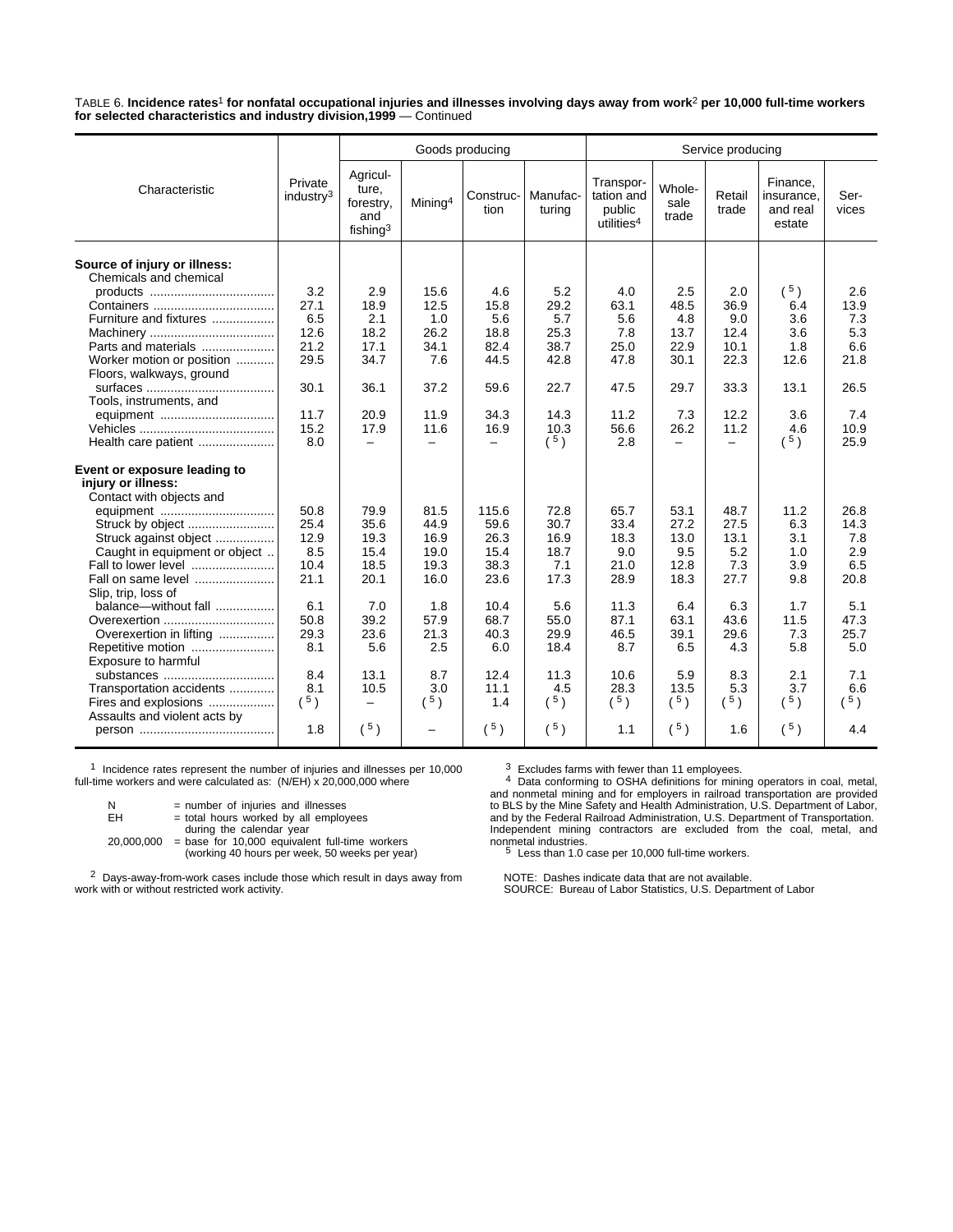TABLE 7. **Percent distribution of nonfatal occupational injuries and illnesses involving days away from work**1 **by selected worker characteristics and number of days away from work,1999**

|                                                                    | Percent of days-away-from-work cases involving - |              |              |              |                  |                   |                   |                    | Median                    |
|--------------------------------------------------------------------|--------------------------------------------------|--------------|--------------|--------------|------------------|-------------------|-------------------|--------------------|---------------------------|
| Characteristic                                                     | Total<br>cases                                   | 1 day        | 2 days       | $3 - 5$ days | $6 - 10$<br>days | $11 - 20$<br>days | $21 - 30$<br>days | 31 days<br>or more | days<br>away<br>from work |
| Total [1,702,470 cases]                                            | 100.0                                            | 16.0         | 12.9         | 20.5         | 13.3             | 11.4              | 6.3               | 19.6               | 6                         |
| Sex:                                                               |                                                  |              |              |              |                  |                   |                   |                    |                           |
|                                                                    | 100.0<br>100.0                                   | 16.1<br>16.0 | 12.6<br>13.4 | 20.2<br>21.2 | 13.5<br>12.9     | 11.5<br>11.0      | 6.5<br>6.0        | 19.6<br>19.6       | 6<br>5                    |
| Age:2                                                              |                                                  |              |              |              |                  |                   |                   |                    |                           |
|                                                                    | 100.0                                            | 51.4         | 4.6          | 14.8         | 6.8              | 6.6               | 1.3               | 14.5               | 1                         |
|                                                                    | 100.0                                            | 23.5         | 16.7         | 23.2         | 14.5             | 10.3              | 4.5               | 7.2                | 3                         |
|                                                                    | 100.0<br>100.0                                   | 21.2<br>17.4 | 15.2<br>14.3 | 24.8<br>21.9 | 13.3<br>13.3     | 10.4<br>11.0      | 4.8<br>5.7        | 10.3<br>16.5       | 4<br>5                    |
|                                                                    | 100.0                                            | 15.2         | 12.1         | 19.8         | 13.6             | 11.5              | 6.6               | 21.3               | 6                         |
|                                                                    | 100.0                                            | 13.1         | 10.9         | 18.6         | 13.3             | 11.9              | 7.1               | 25.0               | 8                         |
|                                                                    | 100.0                                            | 11.7         | 10.0         | 16.4         | 12.6             | 12.9              | 7.5               | 28.9               | 10                        |
|                                                                    | 100.0                                            | 11.1         | 10.5         | 15.6         | 11.8             | 14.8              | 9.2               | 26.9               | 11                        |
| Occupation:                                                        |                                                  |              |              |              |                  |                   |                   |                    |                           |
| Managerial and professional                                        |                                                  |              |              |              |                  |                   |                   |                    |                           |
| Technical, sales, and                                              | 100.0                                            | 16.7         | 15.9         | 22.3         | 13.3             | 11.5              | 4.7               | 15.5               | 5                         |
| administrative support                                             | 100.0                                            | 16.4         | 13.4         | 21.6         | 12.1             | 11.4              | 6.2               | 18.8               | 5                         |
|                                                                    | 100.0                                            | 16.0         | 13.9         | 23.2         | 14.1             | 10.7              | 5.1               | 17.0               | 5                         |
| Farming, forestry, and fishing<br>Precision production, craft, and | 100.0                                            | 13.5         | 12.9         | 21.1         | 13.5             | 10.3              | 7.9               | 20.8               | 6                         |
| Operators, fabricators, and                                        | 100.0                                            | 15.9         | 11.7         | 18.7         | 13.2             | 11.4              | 6.9               | 22.2               | 7                         |
|                                                                    | 100.0                                            | 16.0         | 12.4         | 19.5         | 13.4             | 11.6              | 6.7               | 20.4               | 6                         |
| Length of service with employer:                                   |                                                  |              |              |              |                  |                   |                   |                    |                           |
| Less than 3 months                                                 | 100.0                                            | 17.9         | 14.5         | 22.0         | 13.0             | 10.8              | 5.4               | 16.5               | 5                         |
| 3 - 11 months                                                      | 100.0                                            | 17.0         | 14.0         | 22.5         | 13.7             | 10.5              | 5.2               | 17.0               | 5                         |
|                                                                    | 100.0                                            | 16.6         | 13.1         | 20.6         | 13.2             | 10.8              | 6.2               | 19.3               | 5                         |
| More than 5 years                                                  | 100.0                                            | 14.1         | 11.3         | 18.4         | 13.0             | 12.7              | 7.6               | 22.9               | 8                         |
| Race or ethnic origin:                                             |                                                  |              |              |              |                  |                   |                   |                    |                           |
| White, non-Hispanic                                                | 100.0                                            | 16.7         | 13.3         | 20.5         | 13.2             | 11.2              | 6.2               | 18.8               | 5                         |
| Black, non-Hispanic                                                | 100.0                                            | 15.4         | 12.7         | 21.5         | 13.5             | 11.1              | 6.0               | 19.8               | 6                         |
|                                                                    | 100.0                                            | 14.1         | 11.8         | 20.2         | 13.0             | 12.0              | 7.0               | 21.8               | $\overline{7}$            |
| Asian or Pacific Islander<br>American Indian or Alaskan            | 100.0                                            | 13.0         | 12.9         | 23.1         | 13.8             | 11.7              | 6.6               | 19.0               | 6                         |
|                                                                    | 100.0                                            | 15.4         | 10.5         | 28.7         | 15.5             | 10.3              | 4.1               | 15.4               | 5                         |

1 Days-away-from-work cases include those which result in days away

from work with or without restricted work activity.<br><sup>2</sup> Information is not shown separately for injured workers under age 14;<br>they accounted for fewer than 50 cases.

NOTE: Dashes indicate data that are not available. Because of rounding and nonclassifiable responses, percentages may not add to 100. SOURCE: Bureau of Labor Statistics, U.S. Department of Labor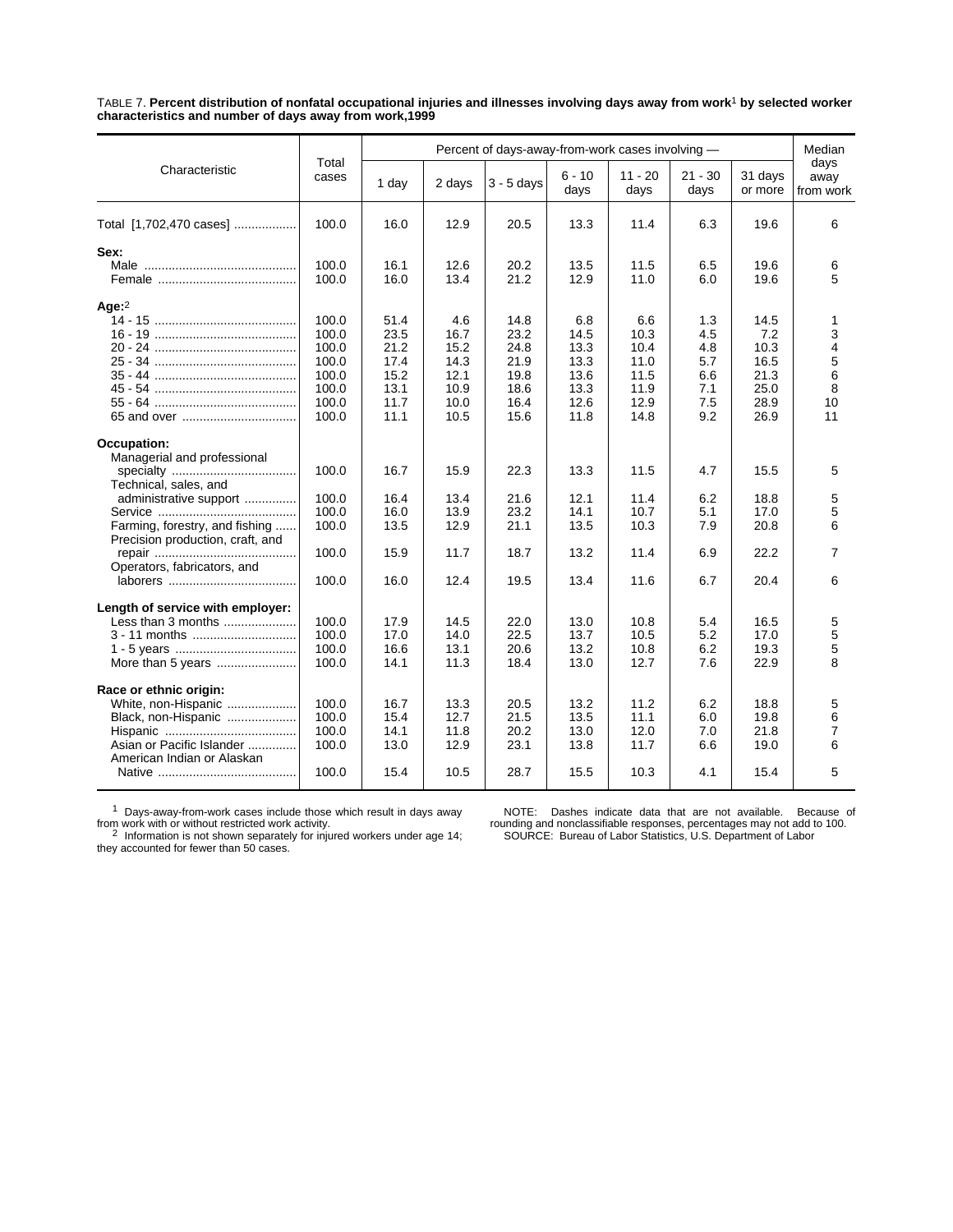TABLE 8. **Percent distribution of nonfatal occupational injuries and illnesses involving days away from work**1 **by selected occupation and number of days away from work,1999**

|                                                                                                                                                                                                                                                                     |                                                             |                                                      |                                                      |                                                      |                                                      | Percent of days-away-from-work cases involving —    |                                               | Median                                               |                                                     |
|---------------------------------------------------------------------------------------------------------------------------------------------------------------------------------------------------------------------------------------------------------------------|-------------------------------------------------------------|------------------------------------------------------|------------------------------------------------------|------------------------------------------------------|------------------------------------------------------|-----------------------------------------------------|-----------------------------------------------|------------------------------------------------------|-----------------------------------------------------|
| Occupation                                                                                                                                                                                                                                                          | Total<br>cases                                              | 1 day                                                | 2 days                                               | $3 - 5$<br>days                                      | $6 - 10$<br>days                                     | $11 - 20$<br>days                                   | $21 - 30$<br>days                             | 31 days<br>or more                                   | days<br>away<br>from work                           |
| Total [1,702,470 cases]                                                                                                                                                                                                                                             | 100.0                                                       | 16.0                                                 | 12.9                                                 | 20.5                                                 | 13.3                                                 | 11.4                                                | 6.3                                           | 19.6                                                 | 6                                                   |
| Laborers, nonconstruction<br>Nursing aides, orderlies<br>Construction laborers<br>Janitors and cleaners                                                                                                                                                             | 100.0<br>100.0<br>100.0<br>100.0<br>100.0<br>100.0          | 11.0<br>17.7<br>16.5<br>15.5<br>16.8<br>17.0         | 11.1<br>12.4<br>14.6<br>12.5<br>12.2<br>11.9         | 18.9<br>20.2<br>24.2<br>20.2<br>21.6<br>16.9         | 14.1<br>14.7<br>13.4<br>13.7<br>15.4<br>14.0         | 13.4<br>11.2<br>10.4<br>9.4<br>11.0<br>11.0         | 6.8<br>6.1<br>4.3<br>7.2<br>5.7<br>7.1        | 24.7<br>17.6<br>16.6<br>21.6<br>17.3<br>22.1         | 8<br>5<br>5<br>6<br>5<br>$\overline{7}$             |
| Stock handlers and baggers                                                                                                                                                                                                                                          | 100.0<br>100.0<br>100.0<br>100.0                            | 14.3<br>16.2<br>14.2<br>17.5                         | 13.2<br>15.5<br>16.3<br>15.5                         | 17.9<br>26.4<br>25.3<br>23.2                         | 12.8<br>14.8<br>14.5<br>14.8                         | 10.1<br>8.0<br>10.5<br>9.8                          | 7.2<br>5.7<br>5.7<br>4.6                      | 24.5<br>13.4<br>13.5<br>14.7                         | $\overline{7}$<br>$\overline{\mathbf{4}}$<br>5<br>4 |
| Supervisors and proprietors<br>Miscellaneous food preparation<br>Welders and cutters<br>Sales workers, other commodities<br>Maids and housemen<br>Groundskeepers and gardeners,                                                                                     | 100.0<br>100.0<br>100.0<br>100.0<br>100.0<br>100.0          | 13.5<br>19.2<br>23.7<br>15.0<br>16.6<br>14.7         | 13.8<br>14.7<br>12.7<br>14.2<br>12.3<br>13.9         | 22.5<br>21.9<br>17.5<br>23.2<br>23.8<br>22.5         | 11.2<br>14.2<br>12.2<br>12.9<br>9.8<br>15.6          | 11.2<br>13.0<br>10.2<br>11.5<br>13.0<br>9.3         | 7.9<br>3.1<br>6.8<br>6.1<br>5.9<br>4.7        | 20.0<br>13.8<br>16.9<br>17.0<br>18.6<br>19.3         | 6<br>4<br>5<br>5<br>5<br>5                          |
| Shipping and receiving clerks<br>Mechanics, automobile                                                                                                                                                                                                              | 100.0<br>100.0<br>100.0<br>100.0                            | 14.4<br>17.5<br>19.7<br>18.3                         | 13.6<br>10.3<br>13.2<br>11.9                         | 19.9<br>19.2<br>20.2<br>23.8                         | 12.8<br>12.5<br>12.4<br>11.9                         | 11.3<br>14.2<br>10.2<br>9.2                         | 6.1<br>5.3<br>7.7<br>6.6                      | 21.9<br>21.0<br>16.5<br>18.3                         | 6<br>7<br>5<br>5                                    |
| Driver-sales workers<br>Kitchen workers<br>Industrial truck operators<br>Waiters and waitresses<br>Plumbers and pipefitters<br>Repairers, industrial machinery<br>Licensed practical nurses<br>Mechanics, bus, truck, stationary                                    | 100.0<br>100.0<br>100.0<br>100.0<br>100.0<br>100.0<br>100.0 | 11.2<br>17.6<br>18.4<br>15.3<br>13.7<br>16.6<br>15.3 | 12.4<br>15.5<br>11.6<br>16.0<br>13.1<br>11.5<br>12.3 | 23.1<br>25.5<br>18.5<br>21.9<br>19.5<br>16.4<br>24.5 | 14.1<br>13.1<br>10.8<br>13.7<br>14.4<br>11.5<br>15.5 | 11.0<br>9.5<br>12.9<br>11.2<br>10.7<br>13.4<br>7.4  | 7.3<br>5.2<br>6.6<br>5.0<br>7.0<br>8.3<br>4.9 | 20.9<br>13.6<br>21.1<br>16.8<br>21.6<br>22.3<br>19.9 | 6<br>4<br>6<br>5<br>6<br>8<br>5                     |
| Packaging, filling machine                                                                                                                                                                                                                                          | 100.0<br>100.0<br>100.0                                     | 17.7<br>10.9<br>16.1                                 | 11.9<br>13.0<br>14.7                                 | 17.2<br>22.1<br>18.6                                 | 11.8<br>14.8<br>13.8                                 | 8.6<br>11.6<br>9.9                                  | 8.5<br>6.3<br>6.8                             | 24.3<br>21.3<br>20.1                                 | 7<br>6<br>6                                         |
| Stock and inventory clerks<br>Supervisors, production workers<br>Health aides, except nursing<br>Hand packers and packagers<br>Butchers and meat cutters<br>Guards and police, except public<br>Attendants, public transportation<br>Heating, air conditioning, and | 100.0<br>100.0<br>100.0<br>100.0<br>100.0<br>100.0<br>100.0 | 14.7<br>18.0<br>15.8<br>21.2<br>19.4<br>14.1<br>4.9  | 16.7<br>16.1<br>15.9<br>12.7<br>14.7<br>12.5<br>9.7  | 20.2<br>18.3<br>28.5<br>20.4<br>18.6<br>19.1<br>20.5 | 10.4<br>12.5<br>11.7<br>11.3<br>16.0<br>10.6<br>16.1 | 11.9<br>12.3<br>9.0<br>11.6<br>10.8<br>12.3<br>15.9 | 7.1<br>5.8<br>6.0<br>4.8<br>4.6<br>5.5<br>7.8 | 19.0<br>17.1<br>13.1<br>18.0<br>15.9<br>26.0<br>25.1 | 5<br>5<br>5<br>5<br>5<br>$\overline{7}$<br>10       |
| refrigeration mechanics<br>Helpers, construction trades                                                                                                                                                                                                             | 100.0<br>100.0<br>100.0                                     | 15.9<br>20.1<br>22.6                                 | 10.4<br>10.8<br>11.2                                 | 17.8<br>18.4<br>21.0                                 | 11.4<br>12.7<br>10.6                                 | 10.5<br>10.8<br>13.4                                | 10.4<br>7.2<br>5.4                            | 23.5<br>20.0<br>15.7                                 | 10<br>6<br>5                                        |

1 Days-away-from-work cases include those which result in days away from work with or without restricted work activity.

NOTE: Because of rounding and nonclassifiable responses, percentages may not add to 100. SOURCE: Bureau of Labor Statistics, U.S. Department of Labor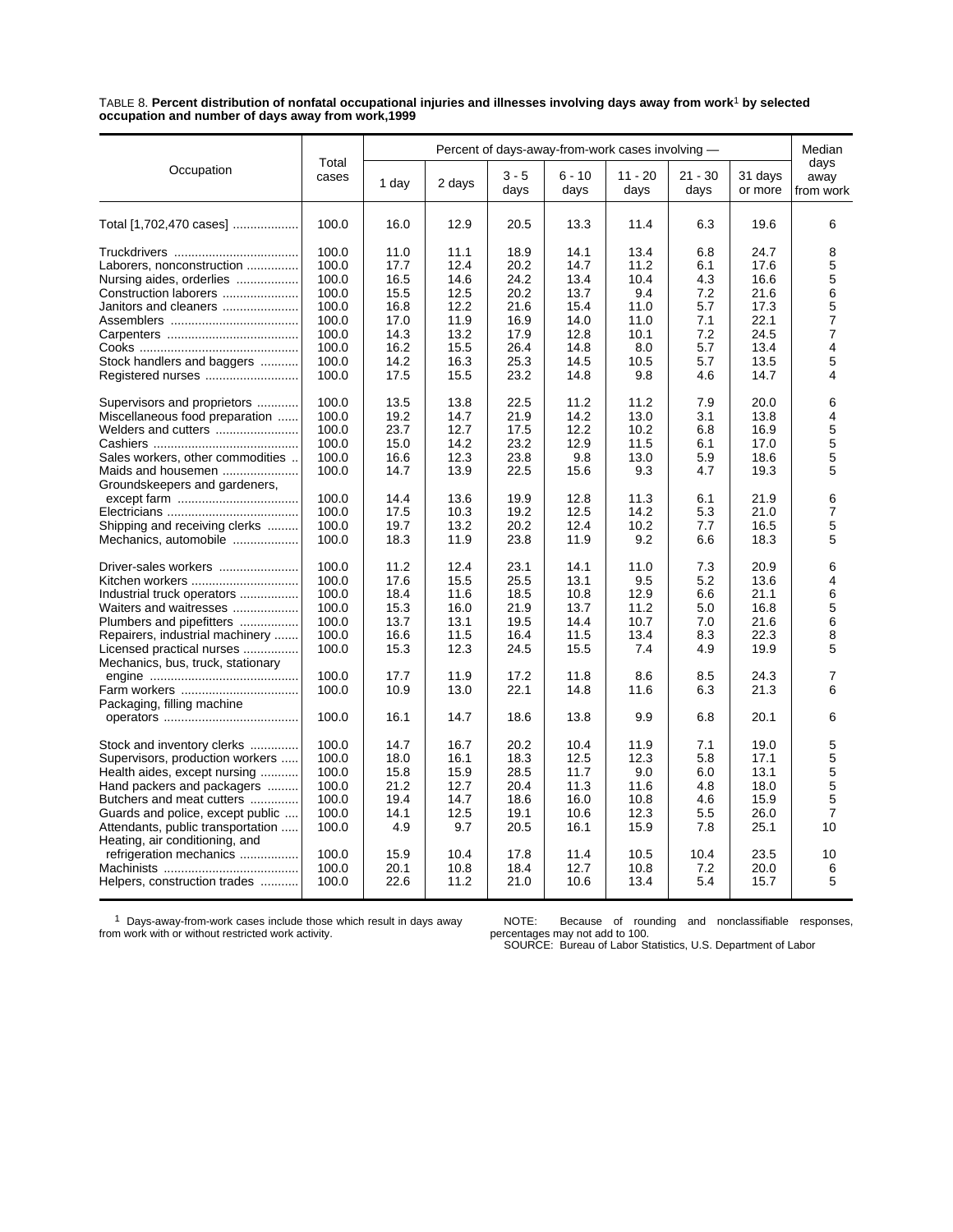TABLE 9. **Percent distribution of nonfatal occupational injuries and illnesses involving days away from work**1 **by selected injury or illness characteristics and number of days away from work,1999**

|                                                                                                                                                                                        |                                                                                                                                              |                                                                                                                              |                                                                                                                             |                                                                                                                              | Percent of days-away-from-work cases involving -                                                                          |                                                                                                                          |                                                                                                              | Median                                                                                                                    |                                                                                                                        |  |
|----------------------------------------------------------------------------------------------------------------------------------------------------------------------------------------|----------------------------------------------------------------------------------------------------------------------------------------------|------------------------------------------------------------------------------------------------------------------------------|-----------------------------------------------------------------------------------------------------------------------------|------------------------------------------------------------------------------------------------------------------------------|---------------------------------------------------------------------------------------------------------------------------|--------------------------------------------------------------------------------------------------------------------------|--------------------------------------------------------------------------------------------------------------|---------------------------------------------------------------------------------------------------------------------------|------------------------------------------------------------------------------------------------------------------------|--|
| Characteristic                                                                                                                                                                         | Total<br>cases                                                                                                                               | 1 day                                                                                                                        | 2 days                                                                                                                      | $3 - 5$<br>days                                                                                                              | $6 - 10$<br>days                                                                                                          | $11 - 20$<br>days                                                                                                        | $21 - 30$<br>days                                                                                            | 31 days<br>or more                                                                                                        | days<br>away<br>from work                                                                                              |  |
| Total [1,702,470 cases]                                                                                                                                                                | 100.0                                                                                                                                        | 16.0                                                                                                                         | 12.9                                                                                                                        | 20.5                                                                                                                         | 13.3                                                                                                                      | 11.4                                                                                                                     | 6.3                                                                                                          | 19.6                                                                                                                      | 6                                                                                                                      |  |
| Nature of injury or illness:<br>Sprains, strains<br>Bruises, contusions<br>Cuts, lacerations<br>Carpal tunnel syndrome<br>Chemical burns<br>Amputations<br>Multiple traumatic injuries | 100.0<br>100.0<br>100.0<br>100.0<br>100.0<br>100.0<br>100.0<br>100.0<br>100.0<br>100.0                                                       | 13.6<br>23.3<br>25.1<br>7.4<br>17.5<br>4.0<br>9.6<br>31.1<br>5.4<br>15.4                                                     | 13.0<br>16.8<br>16.1<br>7.1<br>18.8<br>4.0<br>10.1<br>17.9<br>4.6<br>10.8                                                   | 22.4<br>23.6<br>22.1<br>12.3<br>21.3<br>8.4<br>19.8<br>25.2<br>10.5<br>18.5                                                  | 14.1<br>12.6<br>13.7<br>10.7<br>16.5<br>10.7<br>15.7<br>11.9<br>13.6<br>13.9                                              | 11.7<br>9.6<br>10.3<br>13.0<br>14.3<br>15.5<br>12.3<br>6.9<br>19.7<br>11.1                                               | 6.0<br>4.1<br>3.8<br>11.0<br>5.0<br>11.7<br>7.6<br>2.6<br>12.2<br>7.3                                        | 19.1<br>10.0<br>8.9<br>38.5<br>6.7<br>45.6<br>24.8<br>4.5<br>34.0<br>23.0                                                 | 6<br>3<br>3<br>20<br>4<br>27<br>9<br>3<br>18<br>7                                                                      |  |
| Part of body affected by the<br>injury or illness:<br>Upper extremities<br>Hand, except finger<br>Lower extremities<br>Body systems<br>Multiple parts                                  | 100.0<br>100.0<br>100.0<br>100.0<br>100.0<br>100.0<br>100.0<br>100.0<br>100.0<br>100.0<br>100.0<br>100.0<br>100.0<br>100.0<br>100.0<br>100.0 | 37.8<br>48.1<br>14.4<br>13.1<br>11.9<br>13.4<br>17.3<br>11.0<br>19.5<br>21.6<br>13.8<br>10.7<br>17.4<br>17.9<br>23.5<br>13.5 | 19.6<br>21.2<br>13.5<br>12.0<br>10.1<br>13.1<br>12.6<br>8.9<br>15.6<br>13.9<br>12.6<br>10.6<br>13.1<br>16.3<br>14.7<br>12.3 | 20.4<br>18.8<br>21.1<br>21.4<br>17.3<br>23.3<br>19.3<br>15.3<br>21.1<br>20.6<br>20.5<br>18.5<br>20.6<br>23.3<br>23.2<br>19.0 | 9.4<br>5.5<br>11.2<br>14.1<br>12.2<br>14.9<br>13.9<br>12.8<br>14.1<br>14.1<br>13.3<br>12.5<br>14.8<br>12.7<br>9.9<br>12.3 | 4.8<br>2.9<br>10.4<br>11.9<br>12.5<br>10.9<br>11.5<br>12.6<br>9.7<br>11.2<br>11.9<br>12.3<br>10.4<br>13.0<br>6.6<br>12.8 | 1.9<br>1.3<br>4.5<br>6.6<br>7.7<br>5.3<br>6.6<br>8.7<br>4.6<br>6.3<br>7.1<br>8.4<br>6.1<br>7.3<br>4.9<br>6.3 | 6.1<br>2.1<br>25.0<br>20.9<br>28.3<br>19.1<br>18.7<br>30.7<br>15.3<br>12.3<br>20.7<br>27.1<br>17.5<br>9.6<br>17.2<br>23.7 | 2<br>$\overline{2}$<br>6<br>$\overline{7}$<br>10<br>6<br>6<br>12<br>5<br>4<br>$\overline{7}$<br>10<br>5<br>5<br>3<br>8 |  |

See footnotes at end of table.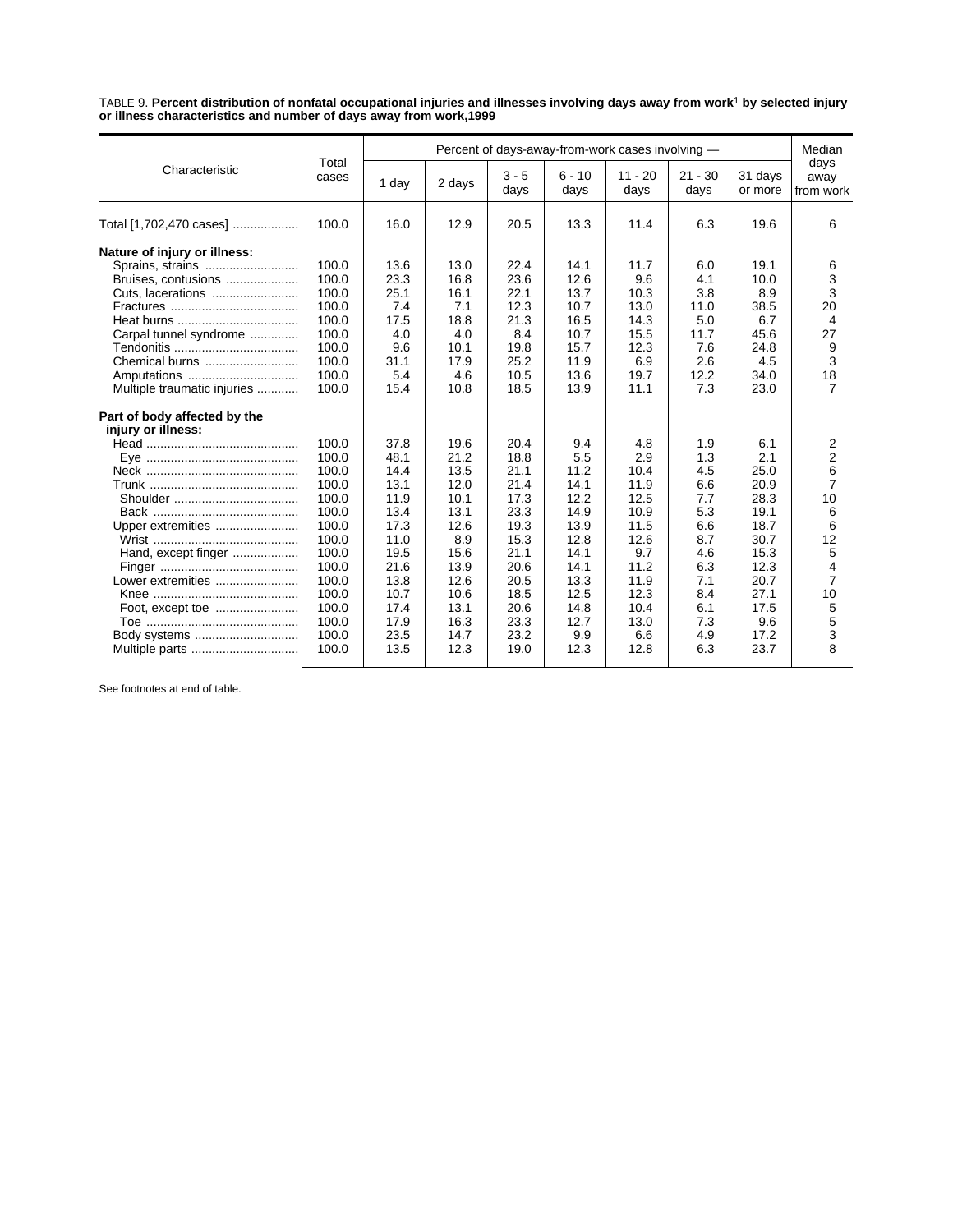TABLE 9. **Percent distribution of nonfatal occupational injuries and illnesses involving days away from work**1 **by selected injury or illness characteristics and number of days away from work,1999** — Continued

|                                                        | Percent of days-away-from-work cases involving - |       |        |                 |                  |                   |                   | Median             |                           |
|--------------------------------------------------------|--------------------------------------------------|-------|--------|-----------------|------------------|-------------------|-------------------|--------------------|---------------------------|
| Characteristic                                         | Total<br>cases                                   | 1 day | 2 days | $3 - 5$<br>days | $6 - 10$<br>days | $11 - 20$<br>days | $21 - 30$<br>days | 31 days<br>or more | days<br>away<br>from work |
|                                                        |                                                  |       |        |                 |                  |                   |                   |                    |                           |
| Source of injury or illness:<br>Chemicals and chemical |                                                  |       |        |                 |                  |                   |                   |                    |                           |
|                                                        | 100.0                                            | 29.0  | 17.8   | 24.6            | 12.3             | 5.7               | 3.4               | 7.1                | 3                         |
|                                                        | 100.0                                            | 14.4  | 13.2   | 22.2            | 14.1             | 11.5              | 6.4               | 18.2               | 6                         |
| Furniture and fixtures                                 | 100.0                                            | 17.8  | 13.8   | 21.8            | 14.0             | 10.6              | 5.9               | 16.1               | 5                         |
|                                                        | 100.0                                            | 16.9  | 12.4   | 19.2            | 13.8             | 12.8              | 7.1               | 17.7               |                           |
|                                                        | 100.0                                            | 16.6  | 12.4   |                 |                  |                   |                   | 17.6               | 6<br>6                    |
| Parts and materials                                    |                                                  |       |        | 20.2            | 14.8             | 11.9              | 6.4               |                    |                           |
| Worker motion or position                              | 100.0                                            | 11.1  | 10.7   | 19.2            | 13.4             | 13.2              | 7.6               | 24.9               | 9                         |
| Floors, walkways, ground                               |                                                  |       |        |                 |                  |                   |                   |                    |                           |
|                                                        | 100.0                                            | 13.0  | 11.4   | 19.9            | 12.3             | 11.5              | 6.7               | 25.3               | 7                         |
| Tools, instruments, and                                |                                                  |       |        |                 |                  |                   |                   |                    |                           |
| equipment                                              | 100.0                                            | 23.3  | 15.1   | 21.2            | 11.8             | 10.5              | 5.5               | 12.7               | 4                         |
|                                                        | 100.0                                            | 13.5  | 11.7   | 18.7            | 14.3             | 12.2              | 6.1               | 23.4               | 7                         |
| Health care patient                                    | 100.0                                            | 17.5  | 14.7   | 24.3            | 13.4             | 10.5              | 4.1               | 15.5               | 5                         |
| Event or exposure leading to                           |                                                  |       |        |                 |                  |                   |                   |                    |                           |
| injury or illness:                                     |                                                  |       |        |                 |                  |                   |                   |                    |                           |
| Contact with objects and                               |                                                  |       |        |                 |                  |                   |                   |                    |                           |
|                                                        | 100.0                                            | 22.6  | 15.2   | 20.8            | 12.7             | 10.2              | 5.3               | 13.3               | 4                         |
|                                                        | 100.0                                            | 22.4  | 15.5   | 21.8            | 12.2             | 9.7               | 5.2               | 13.2               | 4                         |
| Struck against object                                  | 100.0                                            | 21.5  | 15.0   | 21.8            | 13.6             | 10.6              | 4.9               | 12.5               | $\overline{4}$            |
| Caught in equipment or object                          | 100.0                                            | 16.3  | 12.1   | 18.2            | 14.9             | 13.3              | 7.0               | 18.2               | 6                         |
| Fall to lower level                                    | 100.0                                            | 10.9  | 10.5   | 17.0            | 11.9             | 11.5              | 7.8               | 30.2               | 10                        |
| Fall on same level                                     | 100.0                                            | 14.3  | 11.5   | 21.1            | 12.5             | 11.3              | 6.2               | 23.2               | 6                         |
| Slip, trip, loss of                                    |                                                  |       |        |                 |                  |                   |                   |                    |                           |
| balance-without fall                                   | 100.0                                            | 13.1  | 13.5   | 20.8            | 13.1             | 13.2              | 6.5               | 19.8               | 6                         |
| Overexertion                                           | 100.0                                            | 12.9  | 12.3   | 21.5            | 14.5             | 12.2              | 6.8               | 19.9               | 6                         |
| Overexertion in lifting                                | 100.0                                            | 12.7  | 12.8   | 22.3            | 14.2             | 12.0              | 7.0               | 19.1               | 6                         |
| Repetitive motion                                      | 100.0                                            | 8.1   | 6.3    | 12.4            | 13.1             | 14.6              | 9.4               | 36.0               | 17                        |
| Exposure to harmful                                    |                                                  |       |        |                 |                  |                   |                   |                    |                           |
| substances                                             | 100.0                                            | 26.4  | 18.1   | 23.2            | 12.9             | 8.6               | 3.7               | 7.1                | 3                         |
| Transportation accidents                               | 100.0                                            | 11.2  | 10.9   | 17.3            | 14.2             | 12.6              | 6.5               | 27.3               | 9                         |
| Fires and explosions                                   | 100.0                                            | 14.1  | 10.9   | 20.6            | 18.8             | 11.2              | 8.3               | 16.2               | $\overline{7}$            |
| Assaults and violent acts by                           |                                                  |       |        |                 |                  |                   |                   |                    |                           |
|                                                        | 100.0                                            | 21.9  | 12.8   | 20.1            | 14.9             | 7.9               | 4.5               | 17.9               | 4                         |
|                                                        |                                                  |       |        |                 |                  |                   |                   |                    |                           |

1 Days-away-from-work cases include those which result in days away from work with or without restricted work activity.

NOTE: Because of rounding and nonclassifiable responses, percentages may not add to 100. SOURCE: Bureau of Labor Statistics, U.S. Department of Labor